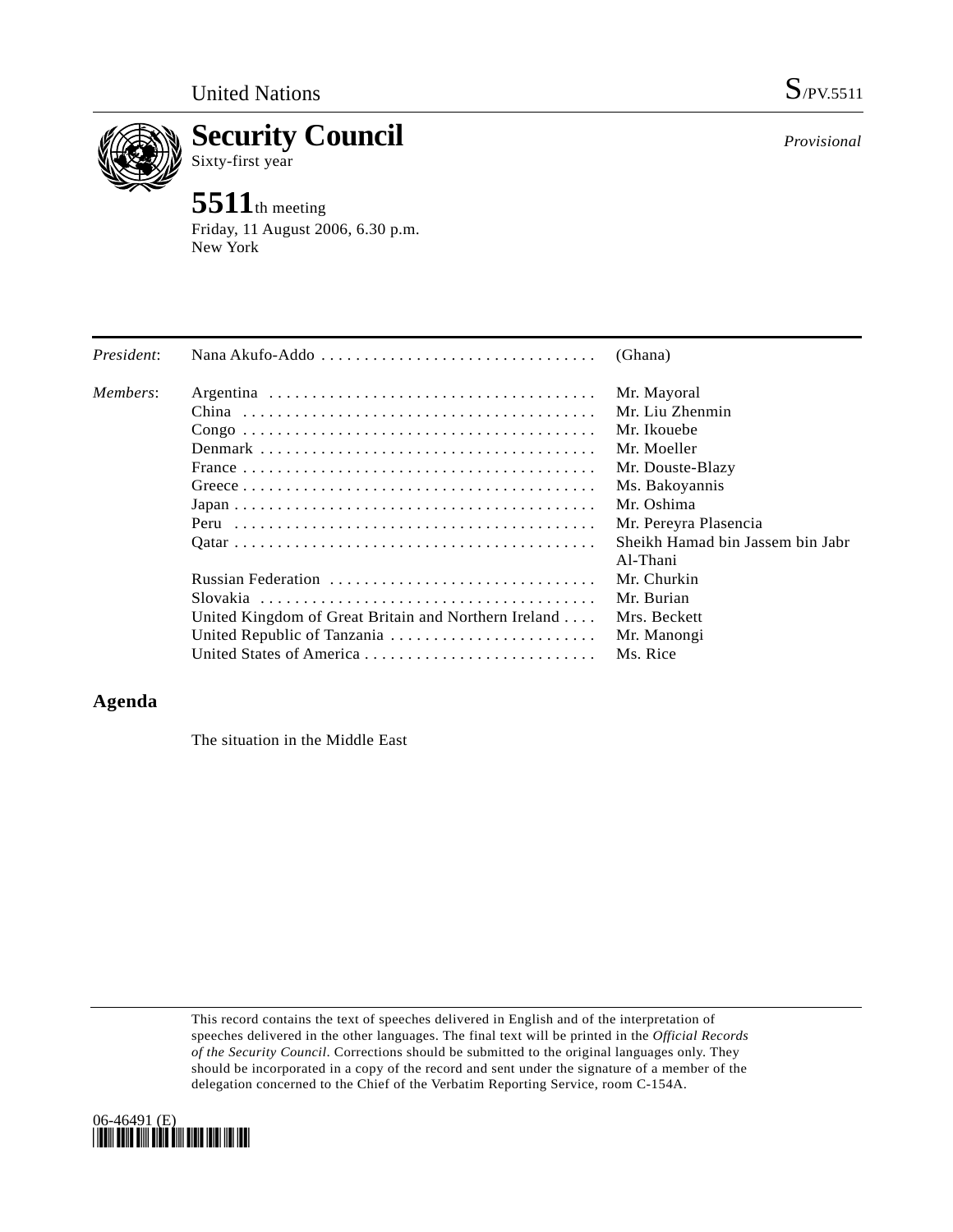*The meeting was called to order at 7.05 p.m.* 

#### **Adoption of the agenda**

*The agenda was adopted.* 

### **The situation in the Middle East**

**The President**: I should like to acknowledge the presence at the Council table of the Minister for Foreign Affairs of Denmark, His Excellency Mr. Per Stig Moeller; the Minister for Foreign Affairs of France, His Excellency Mr. Philippe Douste-Blazy; the Minister for Foreign Affairs of Greece, Her Excellency Mrs. Dora Bakoyannis; the First Deputy Prime Minister and Minister for Foreign Affairs of Qatar, His Excellency Sheikh Hamad bin Jassem bin Jabr Al-Thani; the Secretary of State for Foreign and Commonwealth Affairs of the United Kingdom of Great Britain and Northern Ireland, Her Excellency Mrs. Margaret Beckett, M.P.; and the Secretary of State of the United States of America, Her Excellency Ms. Condoleezza Rice.

 On behalf of the Council, I extend a warm welcome to all of them.

 I should like to inform the Council that I have received letters from the representatives of Israel and Lebanon, in which they request to be invited to participate in the consideration of the item on the Council's agenda. In conformity with the usual practice, I propose, with the consent of the Council, to invite those representatives to participate in the consideration without the right to vote, in accordance with the relevant provisions of the Charter and rule 37 of the Council's provisional rules of procedure.

There being no objection, it is so decided.

*At the invitation of the President, Mr. Gillerman (Israel) and Mr. Mitri (Lebanon) took seats at the Council table.* 

**The President**: The Security Council will now begin its consideration of the item on its agenda.

 Members of the Council have before them document S/2006/640, which contains the text of a draft resolution submitted by Denmark, France, Ghana, Greece, Slovakia, the United Kingdom of Great Britain and Northern Ireland and the United States of America.

 I wish to draw the attention of the members to documents S/2006/571, S/2006/578, S/2006/599,

S/2006/621, S/2006/625, S/2006/630 and S/2006/639, containing the text of letters dated 24, 26 and 31 July, and 4, 7, 9 and 11 August 2006, respectively, from Lebanon addressed to the President of the Security Council.

 I also wish to draw the attention of members of the Council to documents S/2006/595 and S/2006/626, containing the text of letters dated 29 July and 7 August 2006 from the Secretary-General addressed to the President of the Security Council, as well as document S/2006/593, containing the note by the Secretary-General dated 28 July 2006.

I give the floor to the Secretary-General.

**The Secretary-General**: I welcome wholeheartedly the draft resolution the Council is about to adopt and I am greatly relieved that it provides for a full and immediate cessation of hostilities. It is absolutely vital that the fighting now stop. Provided it does, I believe that this draft resolution will make it possible to conclude a sustainable and lasting ceasefire agreement in the days ahead, and I hope that this could be the beginning of a process to solve the underlying political problems in the region through peaceful means.

 But I would be remiss if I did not tell members how profoundly disappointed I am that the Council did not reach this point much, much earlier, and I am convinced that my disappointment and sense of frustration are shared by hundreds of millions of people around the world. For weeks now, I and many others have been calling repeatedly for an immediate cessation of hostilities, for the sake of the civilian population on both sides who have suffered such terrible, unnecessary pain and loss. All members of the Council must be aware that this inability to act sooner has badly shaken the world's faith in its authority and integrity.

 Since 12 July, when Hizbollah launched an unprovoked attack on Israel, killing eight Israeli soldiers and kidnapping two, both Lebanon and Israel have been thrown back into the turmoil of war, death and destruction.

 According to the Lebanese Government, over 1,000 Lebanese have been killed and over 3,600 injured. Around a quarter of all of Lebanon's inhabitants, close to a million people, have been displaced. Too many of the victims have been children. In fact, more children than fighters have died in this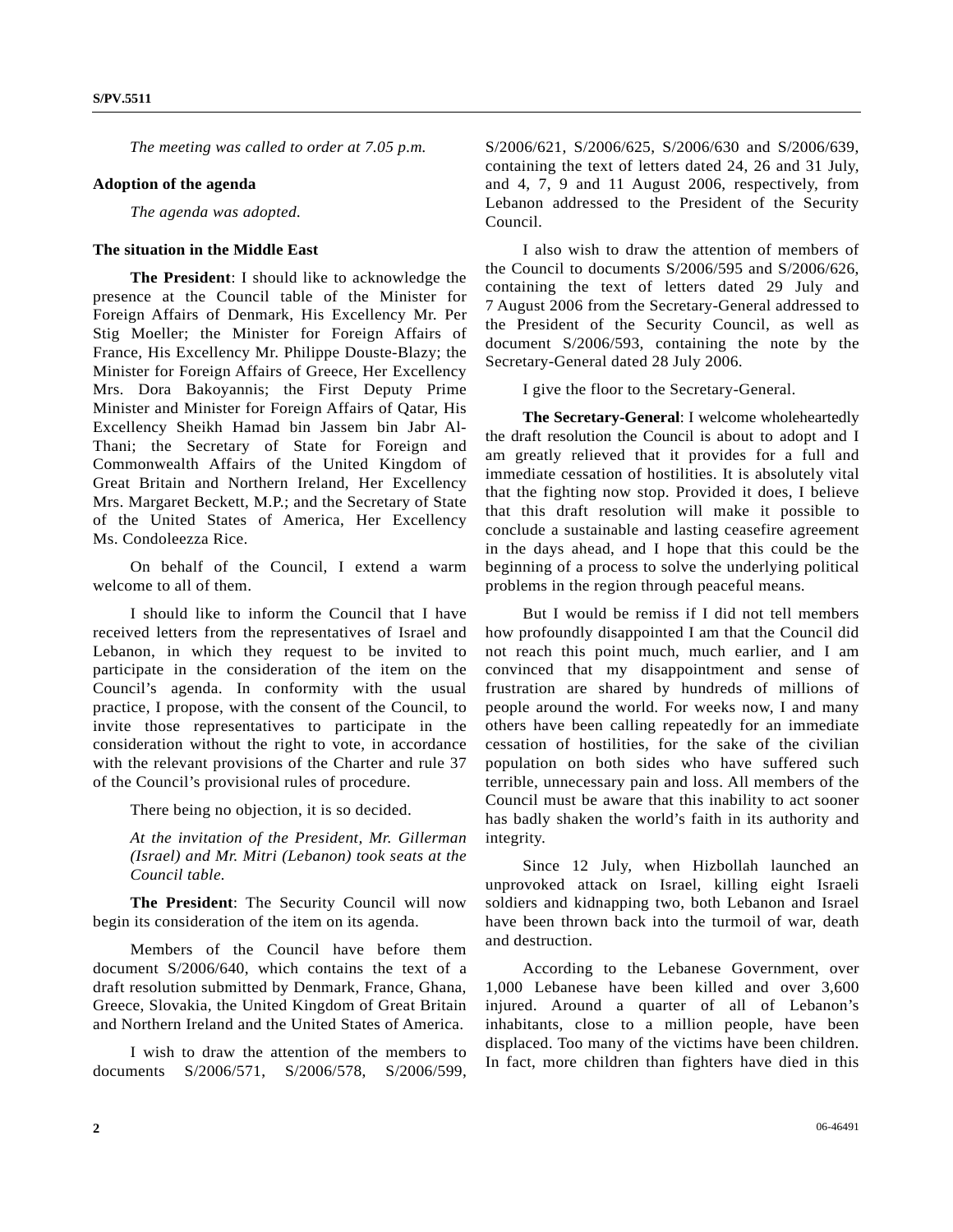conflict. Israeli bombing has turned thousands of homes to rubble. It has also destroyed dozens of bridges and roads, with the result that more than 100,000 people cannot reach safety; nor can relief supplies reach them. Such devastation would be tragic at any time. That it has been inflicted on Lebanon's people just when they were beginning to make real progress towards political reform and economic recovery makes it all the more so.

 Israelis, for their part, have been newly awakened to a threat which they had hoped, with good reason, to have escaped when — as the Council certified on my recommendation — they withdrew from Lebanon six years ago. Some 41 Israeli civilians have been killed, and hundreds of thousands have had their lives disrupted — being forced into shelters or to flee their homes — by rocket attacks from Hizbollah, which has launched its fire indiscriminately, to sow the widest possible terror, making no effort to distinguish between civilian and military targets and also endangering civilians on its own side by firing from the midst of heavily populated areas.

 Nor has the damage been limited to Lebanon and Israel. A region that could ill afford another chapter of violence and another source of instability has been inflamed further still. Extremists have been given new ammunition. The United Nations itself has been a target of protest and violence, despite the Organization's humanitarian efforts, including those of our valiant peacekeepers in the United Nations Interim Force in Lebanon (UNIFIL), to reach people trapped in the crossfire. UNIFIL has had to cope with a situation for which it was neither mandated nor equipped.

 I am full of pride and admiration for the courageous men and women who serve under the United Nations flag, and indeed for all the humanitarian workers; they have shown incredible courage since 12 July in carrying out their duties in the midst of intense fighting, which has injured 16 United Nations personnel and, tragically, caused the deaths of five others.

 Indeed, UNIFIL's tenacity has made possible the diplomatic solution that you, the members of the Security Council, have just forged. Without it, you would have had to face the difficult prospect of UNIFIL's withdrawal. Indeed, you may yet have to face it in the hours and days ahead if the immediate cessation of hostilities called for in the draft resolution does not hold.

 So, this draft resolution comes none too soon, and it marks a vital step forward. I am glad that Council members have been able to resolve their differences, accommodating many points of view, and I hope they will adopt this text unanimously. Having done so, they must work with equal determination to make what they have agreed fully effective on the ground.

 First of all, humanitarian convoys and relief workers must be given a real guarantee of safe passage and access to those who need help. As soon as the fighting stops, the daunting challenge of helping people to return to their homes safely and rebuild their lives begins.

 Secondly, the draft resolution rightly has at its core Lebanon's sovereignty and territorial integrity, consistent with Council resolutions 425 (1978), 1559 (2004) and 1680 (2006). The international community must give the Lebanese Government all possible support, so that it can make that sovereignty effective. The Government, acting through its regular armed forces and police, must be able to assert its authority throughout the country and on all its borders, particularly to prevent illegal and destabilizing flows of arms. Only when there is one authority, and one gun, will there be a chance of lasting stability. The Lebanese State, like any other sovereign State, must have a monopoly of the use of force on its own territory.

 That implies, of course, a full and swift Israeli withdrawal from Lebanese territory. We now have a clear scenario for achieving that.

 The decision of the Lebanese Government to deploy 15,000 of the country's armed forces to the south is a significant development. But, ready and willing as the army may be to undertake this task, the Government itself has acknowledged the need for help. This makes the Council's decision to strengthen the mandate and the numbers of UNIFIL a vital ingredient of the package.

 Now, UNIFIL faces a new task, perhaps even more difficult and dangerous than its previous one. It must be robust and effective and ensure that no vacuum is left between the Israeli withdrawal and the deployment of Lebanese forces. Obviously, if it is to carry out this new mandate, it needs to be augmented with the utmost urgency and provided with sophisticated military capabilities. The Council cannot afford to relax for one minute. I urge its members to consult closely, and at once, with both existing and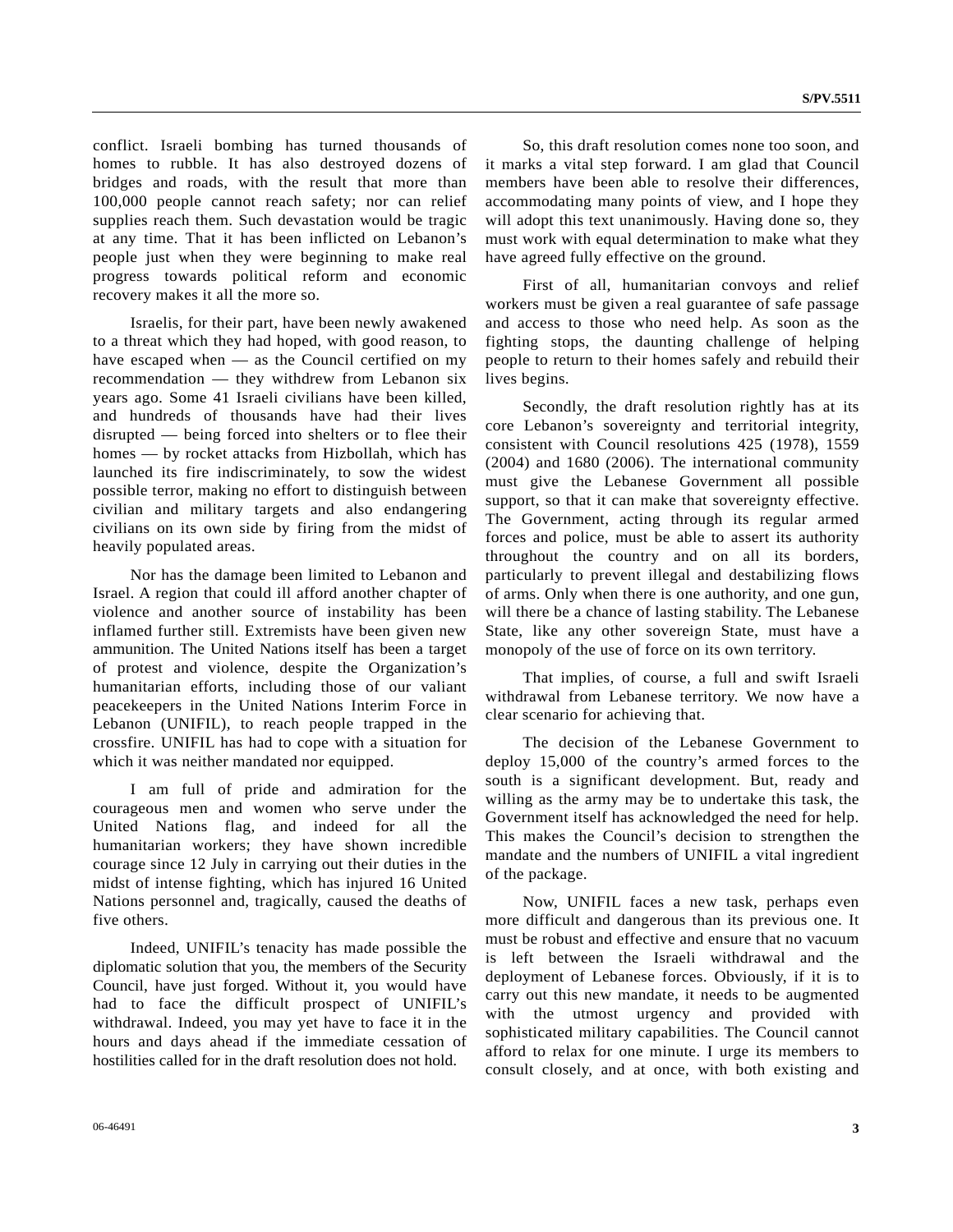potential troop contributors, with a view to generating the additional forces needed as quickly as possible, before the situation on the ground once again spins out of control. And I urge the Council to make sure they have the equipment they will need.

 I also appeal to all potential donors to respond swiftly to requests from the Lebanese Government for financial help as it struggles to reconstruct its devastated country.

 Some may well be reluctant to do so without solid assurances that, this time, peace is here to stay. Such assurances are indeed essential. And they must rest not only on the cessation of hostilities or the deployment of an expanded peace force, but on the resolution of fundamental underlying political problems, including the release of prisoners, starting with those who have been taken hostage, and a resolution of the Sheba'a farms issue in accordance with resolution 1680 (2006).

 I will therefore lose no time in taking up the role assigned to me in today's draft resolution. We have just had a terrible lesson in the dangers of allowing problems to fester. We must by now all know that, unless we address unfinished business, it can and will take us unawares.

 The Lebanese Government will meet tomorrow, and the Israeli Cabinet on Sunday, to review the resolution. Over the weekend, I will undertake to establish, with both parties, the exact date and time at which the cessation hostilities will come into effect.

 Lebanon has been a victim for too long. Mired in an incomplete political transformation since the end of the civil war, it has remained an arena in which both domestic and regional actors could play out their selfinterested schemes. Such exploitation of a vulnerable country is shameful. It has undermined the laudable efforts of many Lebanese citizens to consolidate their country as a sovereign, independent and democratic State.

 The country and its people deserve better. They deserve the full support of the United Nations in their effort to cast off the chains of external interference and domestic strife. Doing so will require both the establishment of national consensus among Lebanese and constructive cooperation, based on mutual goodwill and sustained dialogue, by all relevant parties and actors at the regional level, including the Governments of Syria and Iran.

 Indeed, over the past five weeks we have been reminded yet again what a fragile, tense, crisis-ridden region the Middle East has become — probably now more complex and difficult than ever before. It is now undergoing changes, shifts and realignments on a scale, and of a strategic significance, not seen since the colonial Powers withdrew at the end of the Second World War. Perhaps even more ominous than the physical destruction are the changes in perception that have been occurring, both inside the region and beyond it. The Middle East, which has long figured at the very top of the Council's agenda, is likely to remain there for years to come.

 The draft resolution that the Council is about to adopt is only one step towards the comprehensive approach that is needed. Other steps will need to be taken — many others. In order to prevent yet another eruption of violence and bloodshed, the international community must now be prepared to offer sustained support and assistance for the political and economic reconstruction of Lebanon, and also to address the broader context of crisis in the region.

 In particular, we must not turn our backs on the bloodshed, suffering and hardship that have continued to afflict Palestinian civilians in Gaza and the West Bank, or the danger from Qassam rockets that continues to threaten the Israeli communities bordering the Gaza Strip. Progress in the Middle East peace process would undoubtedly facilitate the resolution of conflicts elsewhere in the region, and vice versa. Therefore, the various crises in the region must henceforth be addressed not in isolation or bilaterally, but as part of a holistic and comprehensive effort, sanctioned and championed by the Council, to bring peace and stability to the region as a whole.

 The parallel crises in Lebanon and Gaza over the past few weeks have demonstrated, once again, that there are no military solutions to this conflict. War is not — I repeat, war is not — the continuation of politics by other means. On the contrary, it represents a catastrophic failure of political skill and imagination — a dethronement of peaceful politics from the primacy which it should enjoy. By taking the first step today towards ending the fighting in Lebanon, the Council is belatedly reasserting that primacy — as the founders of this Organization expected it to do.

 Only political solutions will be sustainable in the long term. The peace treaties between Israel and Egypt,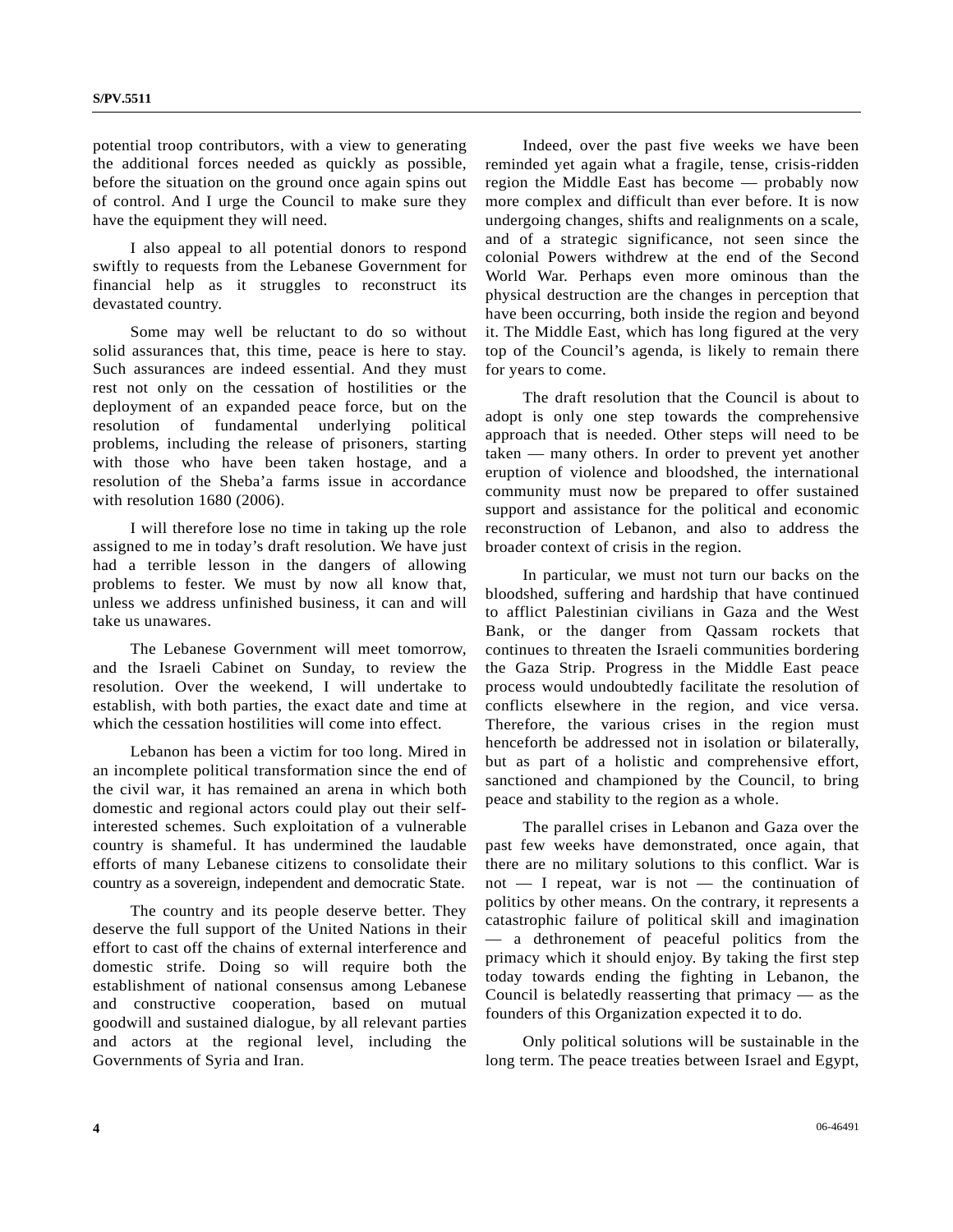and between Israel and Jordan, are expressions of stable political arrangements and agreements. Through these treaties, the leaders of the countries concerned have courageously brought stability and peace to borders that were previously beset with violence, and thus to their peoples. Ultimately, similar arrangements, based on foundations that are well known to all of us, will have to be put in place along all the borders where there is conflict. Only comprehensive solutions can bring lasting peace.

 The United Nations stands for a just solution to all these issues. We stand for security for Lebanon, for Israel and for the region. We stand for a comprehensive solution, and must therefore do our utmost to address all the separate but intertwined issues and conflicts in the region, whether manifest or latent. Delays will only mean more lost lives, more shattered hopes and a further decline in the standing and authority of the Council and the Organization.

 We must spare the people of Lebanon, of Israel and of the wider region any further bloodshed — both now and in the months and years ahead.

**The President**: I thank the Secretary-General for his statement.

 I shall now give the floor to those members of the Council who wish to make statements before the vote.

 I call on Her Excellency Ms. Condoleezza Rice, Secretary of State of the United States of America.

**Ms. Rice** (United States of America): I am pleased to join all here today to support this important draft resolution. We have been brought to this day by the good faith and the hard work of many in the international community. I especially want to thank you, Secretary-General Annan. I want to thank French Foreign Minister Douste-Blazy for his hard work and for his Government's work, as well as the co-sponsors of the draft resolution. But of course we owe the fullest gratitude to Prime Minister Siniora of Lebanon and his Government and to Prime Minister Olmert of Israel and his Government. These democratic leaders have served their people courageously through this extremely trying and tumultuous time.

 With the passage of this draft resolution, the international community will help to open a path to lasting peace between Lebanon and Israel that will end the suffering and the violence of the past month. The status quo that precipitated this conflict was unstable.

Since the conflict began, we have sought an immediate end to the fighting. But we have also insisted that a durable ceasefire requires a decisive change from the status quo that produced this war. Today's draft resolution lays the foundation to achieve that goal, for with this draft resolution a new, stronger, Lebanon can emerge, with the world's help. Now the hard and urgent work of implementation begins.

 Today's draft resolution accomplishes three important objectives. First, it puts in place a full cessation of hostilities. There is an insistence on an unconditional release of abducted Israeli soldiers. Hizbollah must immediately cease its attacks on Israel, and Israel must halt its offensive military operations in Lebanon, while reserving the right of any sovereign State to defend itself. It is my understanding that the Lebanese Cabinet will vote on Saturday concerning the resolution, and the Government of Israel on Sunday. As the Secretary-General has just noted, he will help the parties to establish a timeline for the implementation of this very important cessation of hostilities.

 In addition to respecting the draft resolution's call for a full cessation of hostilities, we believe that all parties should take action to protect civilians, as was called for in the four principles of the 1996 understanding. We urge the Governments of Lebanon and Israel to commit to ending large-scale violence. Hizbollah faces a clear choice between war and peace, and the world should help to ensure that that choice is the right one.

 Secondly, this draft resolution will help the democratic Government of Lebanon to expand its sovereign authority, as called for in resolution 1559 (2004). It will do so by creating a new international force that builds on the current United Nations force in Lebanon, the United Nations Interim Force in Lebanon (UNIFIL). Although it will bear the same name, this will not be the same force; it will be an enhanced UNIFIL. As the Government of Lebanon has requested, this new force will have an expanded mandate, a greater scope of operations, better equipment and much larger numbers — a target of 15,000 soldiers, a sevenfold increase in its current strength.

 The Lebanese armed forces, together with the new stabilization force, will deploy to the South of the country to protect the Lebanese people and to ensure that no armed groups like Hizbollah can threaten stability. As that deployment occurs, Israel will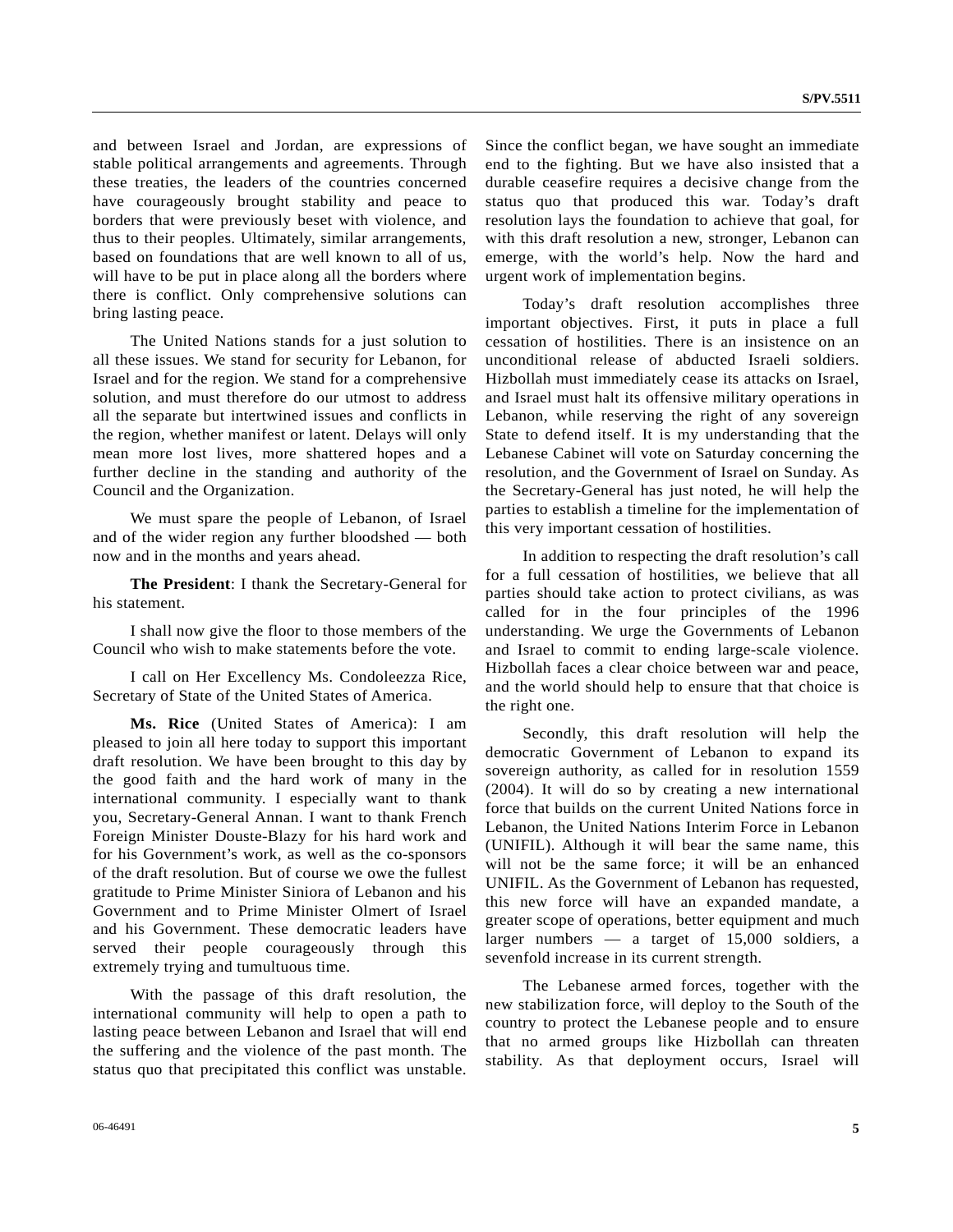withdraw to behind the Blue Line. Today's draft resolution makes clear that these are parallel processes, and it also calls for the opening of Lebanese harbours and airports, which we expect will be for verifiably civilian purposes.

 With the deployment and the withdrawal, a full ceasefire will go into effect. The Council has said that it intends to adopt another draft resolution with further measures to help that ceasefire become permanent. We also look forward to the Secretary-General's proposals to fully implement resolutions 1559 (2004) and 1680 (2006), including the question of disarmament. To further strengthen Lebanon's democracy, the international community will also impose a binding embargo on all weapons heading into that country without the Government's consent. Today, we call upon every State, especially Iran and Syria, to respect the sovereignty of the Lebanese Government and the will of the international community.

 Finally, the draft resolution clearly lays out the political principles to secure a lasting peace: no foreign forces, no weapons and no authority in Lebanon other than that of the independent Lebanese Government, which must have complete sovereignty over its entire country. Those principles represent a long-standing international consensus that was first expressed in United Nations resolution 425 (1978), then affirmed in the Taif Accords and reaffirmed in resolutions 1559 (2004) and 1680 (2006). On 16 July, the Group of Eight leaders endorsed the same political conditions in Saint Petersburg, and 10 days later the Lebanon Core Group supported those principles in the Rome conference.

 The draft resolution also offers a way forward to implement resolution 1680 (2006), which addresses the delineation of the Lebanese border, including the Sheba'a farms. We must ensure Israel's security and respect the underlying framework to achieve a comprehensive, just and lasting peace in the region, in accordance with resolution 425 (1978).

 Today in no way marks the end of our common efforts. In many respects, the hard work of diplomacy is only just beginning. In many respects, although it is our hope that the draft resolution will lead to the cessation of large-scale hostilities, no one can expect an immediate end to all acts of violence. The conditions of a lasting peace must be nurtured over time, with the good will of the Lebanese and Israeli Governments and with the sustained commitment of the international community that we have undertaken here.

 Our most pressing challenge now is to help thousands of displaced people within Lebanon to return to their homes and rebuild their lives. The reconstruction of Lebanon will be led by the Government of Lebanon, but it will demand the generosity of the entire international community. For its part, the United States will continue working with the Governments of Lebanon and Israel to ease the suffering of the Lebanese people. Let me join the Secretary-General in applauding the extraordinary work of humanitarian workers and United Nations workers who, at great risk to themselves, have taken up the cause of suffering people during this turbulent time.

 The United States has already committed substantial resources to the humanitarian efforts in Lebanon and Israel. In the critical days and weeks following a cessation of hostilities, we plan to do even more — beginning now — by increasing our immediate assistance to Lebanon to \$50 million. The United States will coordinate closely with other major donors, with the international financial institutions and with all who are committed to Lebanon's future. We will also encourage the active involvement of the private sector in Lebanon's reconstruction. Through our common efforts, we must help the people of Lebanon to emerge from this conflict more prosperous and stronger than ever.

 The past month has been marked by overwhelming suffering, heartache and loss, both in Lebanon and in Israel. The draft resolution is refreshingly clear that this tragedy began six years after Israel withdrew completely from Lebanon and Hizbollah crossed an international boundary, captured and killed Israeli soldiers and began firing thousands of rockets into Israeli cities. Hizbollah and its sponsors have brought devastation upon the people of Lebanon, dragging them into a war that they did not choose and exploiting them as human shields.

 The people of the Middle East have lived too long at the mercy of extremists. It is time to build a more hopeful future. The draft resolution shows us the way. It is now the solemn responsibility of the international community to help the people of Lebanon and the people of Israel to transform this tragedy into opportunity — an opportunity to overcome old patterns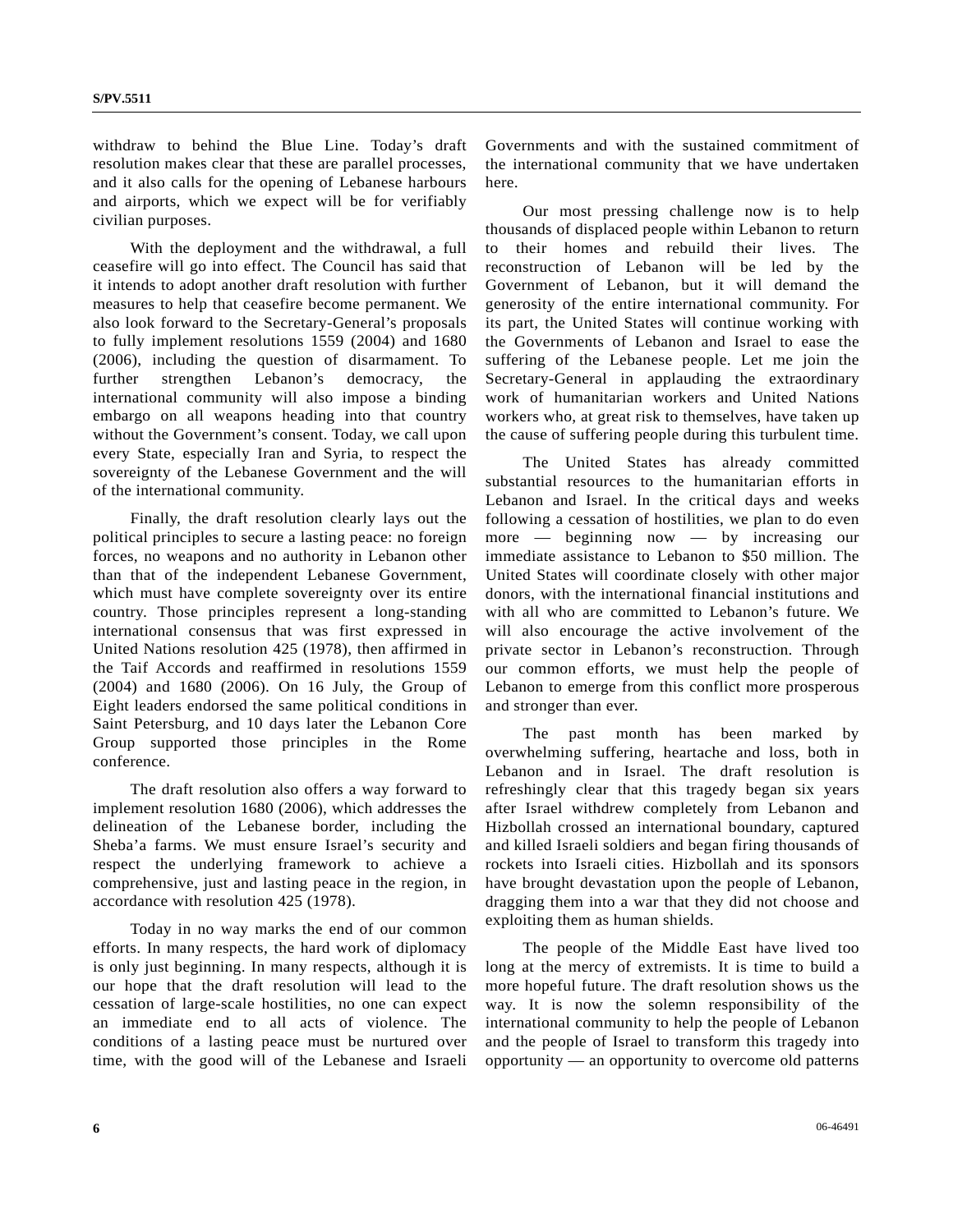of violence and to build a new foundation for stable, sustainable and comprehensive peace.

 We have embarked upon an ambitious course. Yet it is the right course. It is the only realistic and effective course, and we must see it through, for it is the only way to help the people of Lebanon, the people of Israel and all the people of the Middle East secure the lasting peace that they both desire and deserve.

 **The President**: I now call on His Excellency Mr. Philippe Douste-Blazy, Minister for Foreign Affairs of France.

 **Mr. Douste-Blazy** (France) (*spoke in French*): Finally, the Security Council is deciding to put an end to the war in Lebanon and Israel. Finally, it is putting an end to the destruction, to the plight of hundreds of thousands of displaced people on both sides of the border, to an economic and humanitarian situation that has grown more and more tragic with each passing day. Today, the international community is shouldering its responsibilities; we are shouldering our responsibilities. Certainly, the time spent in negotiations seemed, for some, to delay the moment of decision, but for France and for the entire Security Council, it was a matter of reaching a long-term comprehensive and political solution.

 Since the beginning of the conflict, France has called for an immediate cessation of hostilities, a lifting of the blockade imposed on Lebanese ports and airports, and the return of displaced civilians. We must then create the conditions for a way out of the crisis so that we can swiftly achieve a lasting ceasefire. The stability and equilibrium not only of Lebanon and Israel, but of the entire region, depend on it.

 The settlement on which we have worked must, as the President of the French Republic has emphasized, respect a twofold imperative. It must allow Lebanon's sovereignty to be restored throughout its entire territory and it must guarantee Israel's right to security.

 France has played a very active part in the search for a solution. France is linked to Lebanon by deep historical and cultural ties and by strong and ongoing relations with the countries of the region. We are also very attached to the sovereignty and the independence of that country. On the strength of that imperative and of our close ties with all the actors, France wishes to reaffirm Israel's right to security.

 It is from that perspective, too, and in that spirit that France worked intensively with its partners, including the United States — which I would like to thank for its support, and in particular Secretary of State Condoleezza Rice — to craft a draft resolution that takes all of those elements into account.

 Decisive elements have come into play that have enabled the present result. The Council of Ministers of Lebanon announced its intention to deploy its army in southern Lebanon with the support of the United Nations Interim Force in Lebanon (UNIFIL). France welcomed that initiative, which it deems to be a major event. It is an historic turning point for that country.

 The deployment of Lebanon's army is an essential element for restoring the sovereignty and authority of Lebanon throughout its entire territory. Furthermore, that decision meets a recurrent demand of the international community that is reiterated in many resolutions. We were duty-bound to respect that decision. It was our responsibility to take note of it.

 Both Lebanon and Israel submitted certain demands to us. They shared certain expectations with us. France heeded them and the international community responded to them. That is the thrust of today's draft resolution. That seems to us the best guarantee for a lasting ceasefire and for a long-term solution.

 The main thing, first of all, is to secure a cessation of hostilities and to immediately start a process that will lead to the deployment of the Lebanese army in the South, with the assistance of a reinforced UNIFIL. That will occur concomitantly with the gradual, progressive withdrawal of the Israeli army south of the Blue Line. It is also essential to begin resolving border issues, particularly that of the Sheba'a farms. That question goes to the heart of the conflict. For the first time, today's draft resolution starts a process, under the auspices of the Secretary-General, to address that question. In that respect, the Security Council has taken due note of the seven-point plan of Mr. Siniora.

 Finally, we wanted to set down from this moment the principles and elements of a lasting ceasefire and a comprehensive political solution. Through today's draft resolution, the Security Council is responding to the request of the Lebanese authorities that UNIFIL be strengthened by a proposed 15,000 servicemen. I should like on this occasion to pay solemn tribute to the United Nations personnel in Lebanon who have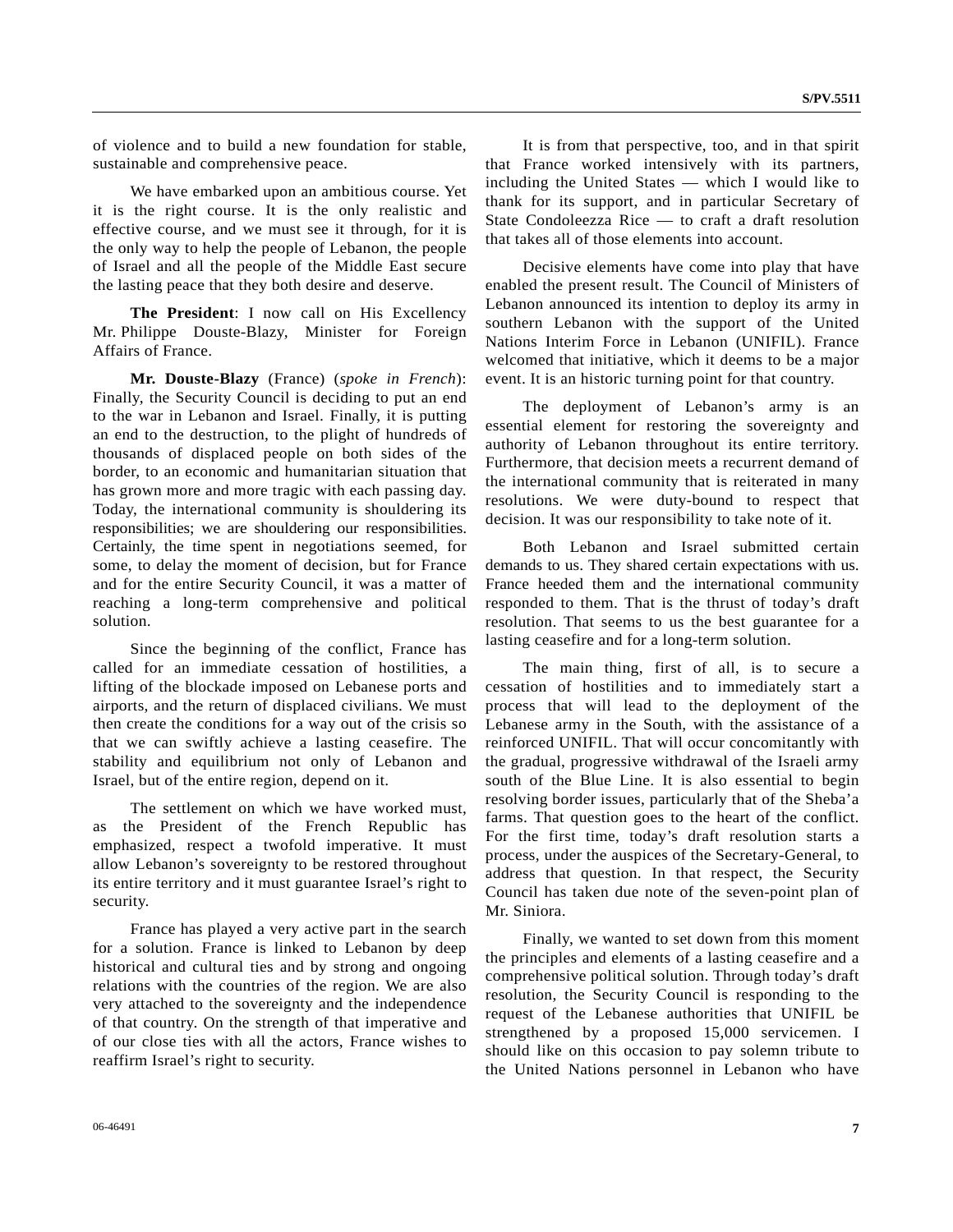demonstrated self-denial and courage in this crisis, some of whom, unfortunately, have paid with their lives for their devotion to the cause of peace.

 I should like to make it clear that the mandate that the Security Council is giving UNIFIL is not one that imposes peace. UNIFIL will help the Lebanese Government in several of its missions, including the deployment of its army to the South, humanitarian assistance to the people and assistance to help displaced persons return. It will also be responsible for monitoring the cessation of hostilities, and then for observing compliance by the parties with the permanent ceasefire and the Blue Line.

 We call upon all the parties to strictly respect the personnel, equipment and premises of the United Nations, whose security must be guaranteed in all circumstances. France, finally, believes it crucial that many countries respond favourably and expeditiously to the request of the Lebanese authorities by contributing to a reinforced UNIFIL. France is already present in UNIFIL and will consider, alongside its European partners, the possible supplementary support that it may be able to give to the Force.

 I express the hope that today will be the first day of restored peace and stability in the Middle East. It is important that what the Security Council is offering Lebanon today, the international community offer the Palestinian people in the future. The lives and the hope of millions of people who are counting on us are at stake. At stake, too, is the future of an entire region that has suffered too much and must find peace once again. The message of the international community is clear. We need to replace a culture of hatred, mistrust and rejection with a culture of trust, mindfulness and dialogue.

**The President**: I now call on the First Deputy Prime Minister and Minister for Foreign Affairs of Qatar, His Excellency Sheikh Hamad bin Jassem bin Jabr Al-Thani.

**Sheikh Al-Thani** (Qatar) (*spoke in Arabic*): At the outset, I would like to thank the delegations of France and the United States for their recent efforts to improve the language of the draft resolution submitted by them to the Security Council on the situation in the Middle East.

 While thanking them for taking into consideration some of the important points that we have raised regarding the substance of the draft resolution, I reaffirm our position that, for the sake of stopping the bloodshed of innocents, the Security Council should have adopted a resolution providing for an immediate ceasefire from the very first day of the current hostilities and should have dealt with other questions subsequently.

 However, that conviction does not necessarily indicate our satisfaction with the adoption of a draft resolution that lacks balance and overlooks the accumulated, complicated historical, social and geopolitical factors that have culminated in the current situation in the region. The draft resolution fails to adequately take into consideration the interests, unity, stability and territorial integrity of Lebanon. Therefore, we still have some comments regarding the draft resolution.

 The draft resolution does not clearly and explicitly address the horrors of destruction caused by the Israeli aggression against innocent civilians and the Lebanese infrastructure. Moreover, it does not clearly spell out Israel's legal and humanitarian responsibility for that destruction or address in a balanced manner the question of the Lebanese prisoners, detainees and abducted persons in Israeli prisons, despite the fact that the exchange of prisoners and detainees is the logical and realistic way to settle this question.

 Nevertheless, we have accepted the draft resolution in its present form in order to stop the bloodshed of innocents and to spare Lebanon and the region further horror and destruction.

 It is our understanding that, once the draft resolution is adopted, it obligates both parties to halt hostilities and provides for the immediate withdrawal of Israeli forces from southern Lebanon, and that any breaches committed between the end of hostilities and the achievement of withdrawal and a ceasefire will be governed by the April Understanding of 1996. In addition, the draft resolution will lead to the reopening of the Lebanese ports and airports and the return of the displaced persons to their homes immediately upon its adoption. It is also our understanding that the draft resolution assigns sole responsibility to the Lebanese Government for dealing with the armed phenomena in the South and that the area between the Blue Line and the Litani river is subject to the exclusive control of the Lebanese Government.

 We welcome the fact that the draft resolution is limited to augmenting the United Nations Interim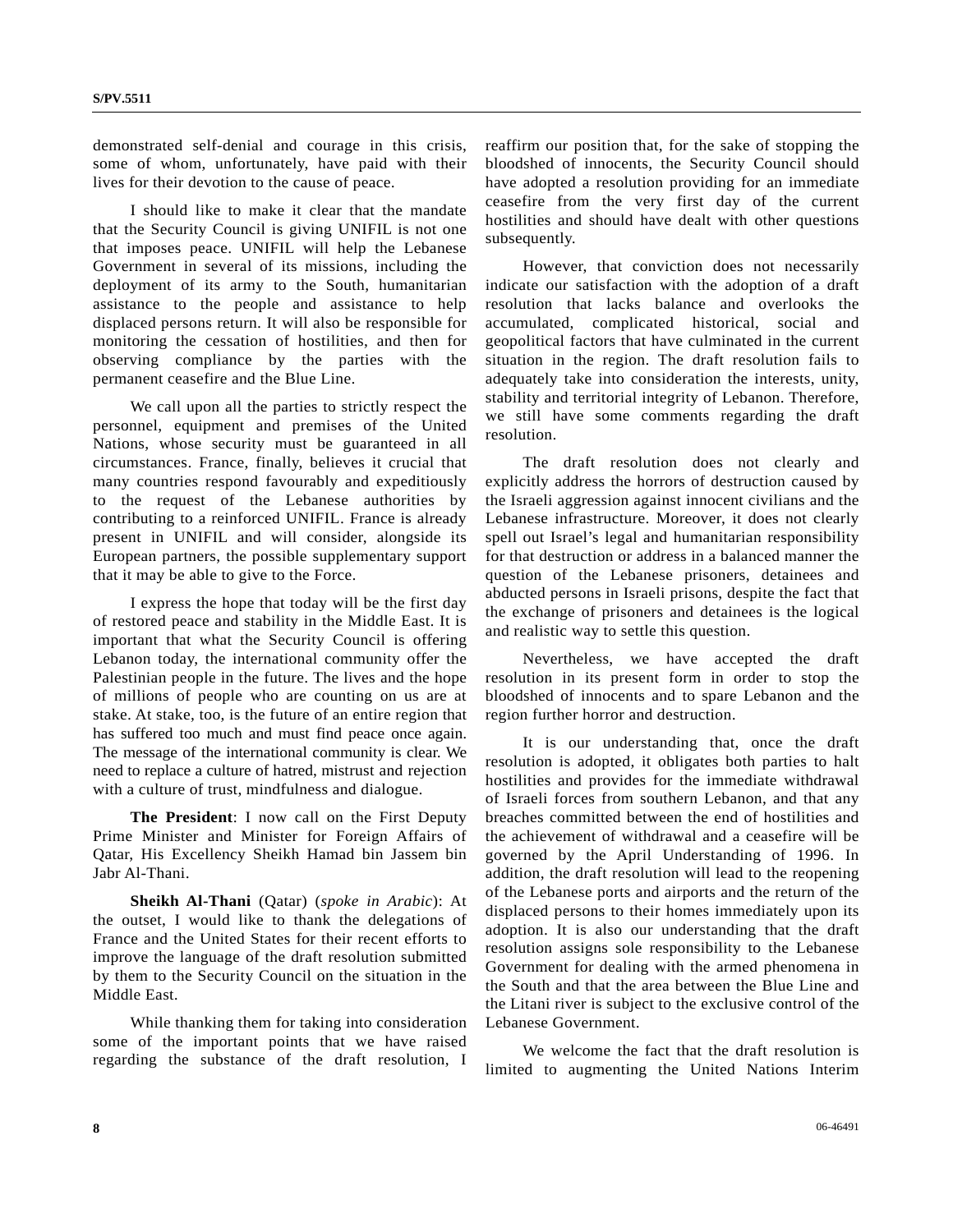Force in Lebanon (UNIFIL), that its mandate will continue to be subject to the provisions of Chapter VI of the Charter, and that, as I have been assured by the sponsors of the draft, any reference to international forces in the draft resolution means UNIFIL. On this occasion, we call upon the contributing States or those States that intend to contribute to UNIFIL to dispatch their forces promptly.

 Furthermore, it is our understanding that the Secretary-General will urgently take all the necessary measures to settle the question of the Sheba'a farms in accordance with the provisions of the seven-point plan endorsed by the Lebanese Government in that regard. We are convinced that it is still possible for the Council to play an effective and substantive role in settling this crisis. We will work with peace-loving States in following up this question in the interest of security and stability in Lebanon.

 I would like to single out paragraph 18 of the draft resolution, which stresses the need to achieve a comprehensive, just and lasting peace in the Middle East. Failure to deal effectively and objectively with this crisis and its root causes has led to a great deal of turbulence and tension in the region, and this has manifested itself in the events unfolding in Lebanon and in Palestine. We have all witnessed — and, regrettably, continue to witness — the continued aggression against Gaza and its inhabitants.

 I wish particularly to inform the Council that the Council of the League of Arab States has unanimously adopted a decision to resubmit the question of the Arab-Israeli conflict to the Security Council, now that everyone has recognized the failure of the peace process in its present form. All of the Arab States will submit an official request for the convening of a highlevel meeting of the Security Council next September in order to agree on a new track towards the establishment of a just peace in the region within a set time frame.

 The Security Council bears a major responsibility towards millions in the region whose lives and future are threatened by the conflict, which is turning their lives into an inferno. The Council must discharge that responsibility effectively, justly and fully.

**The President**: It is my understanding that the Council is ready to proceed to the vote on the draft resolution (S/2006/640) before it. If I hear no objection, I shall now put the draft resolution to the vote.

There being no objection, it is so decided.

*A vote was taken by show of hands.* 

#### *In favour*:

 Argentina, China, Congo, Denmark, France, Ghana, Greece, Japan, Peru, Qatar, Russian Federation, Slovakia, United Kingdom of Great Britain and Northern Ireland, United Republic of Tanzania, United States of America

**The President**: There were 15 votes in favour. The draft resolution has been adopted unanimously as resolution 1701 (2006).

 I shall now give the floor to those members of the Council who wish to make statements after the voting.

 I call on Her Excellency Ms. Dora Bakoyannis, Minister for Foreign Affairs of Greece.

**Ms. Bakoyannis** (Greece): For the past month the world has borne witness to another tragic chapter in the history of the Middle East, an unbearable addition to the pain of that long-suffering region. The images of helpless children and mothers, wounded, sick and despondent victims on either side of the conflict, untold destruction and unimaginable pain, have haunted all of us. This has shown once more how much we, as an international community, have failed the hopes and dreams and aspirations of those people.

 Greece, from the very first moment of the outbreak of the current crisis, has called for an immediate ceasefire. War is not and cannot be the answer to anything. Violence has never solved any problem. It only serves to breed more violence and to create a new generation full of hatred, devoid of hope and keen on revenge — a nurturing field for extremism and terrorism.

 The Middle East has been suffering from this never-ending cycle of vicious wars and unstable peace, broken promises, lost lives and unspeakable tragedy not for years, but for decades. History has proven time and again that neither victory on the battlefield nor blind violence against innocent civilians, neither suicide bombings nor Katyusha rockets, have ever solved, or ever will solve, the problems of the Middle East — or any other region for that matter. These are issues that need political solutions brought about through diplomatic means, in a spirit of compromise, mutual respect and acceptance.

 The resolution we have just adopted here today is trying to do precisely that. It offers the basis for a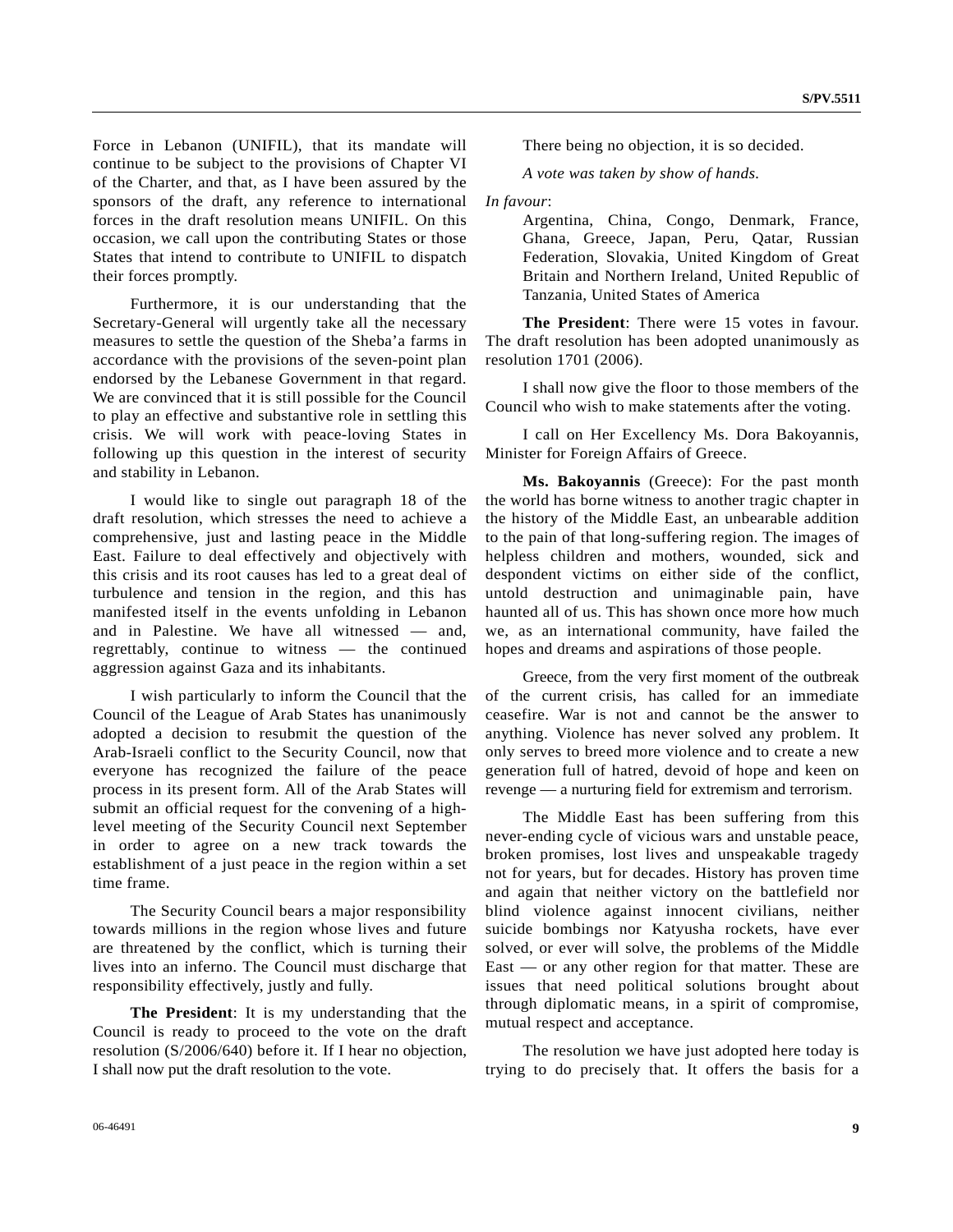political solution to this long-lasting — and, admittedly, extremely difficult and complex problem. It also offers the framework for a political process with concrete goals and specific benchmarks and time frames.

 Full respect for the sovereignty, political independence and territorial integrity of Lebanon is the first and foremost of those benchmarks. Security Council resolutions 425 (1978), 1559 (2004) and 1680 (2006) must be fully implemented. After all, it is a matter of principle that all Security Council resolutions must be fully respected and properly implemented.

 In the past two years, the international community has done exceptional work in ridding Lebanon of any foreign presence. It is therefore not conceivable that it would accept foreign occupation of any part of Lebanese national territory. Occupation by any foreign force, anywhere in the world, is not admissible in any way or on any pretext. It is imperative for the Lebanese Government to take effective and immediate control of Lebanese territory in its entirety through the withdrawal of the Israeli military forces and the deployment of the Lebanese army. It is also imperative to proceed, as soon as possible, with the delineation of the international borders of Lebanon, including Sheba'a farms. The Secretary-General, in presenting his proposals, should take into consideration the seven points of the Siniora plan.

 At the same time, Israel's legitimate security concerns are well understood and need to be properly addressed. We continue, though, to believe that, while preserving the right of self-defence, Israel must respect its obligations under international law, including international humanitarian law.

 We see today's resolution as a first, but very important, step towards a lasting and sustainable peace. We are fully aware that a lot remains to be done. We need to make sure that this resolution is fully implemented. The bloodshed has to stop, and it has to stop now. The bombings have to stop, and they have to stop now. The suffering of the civilians has to stop, and it has to stop now.

 Greece responded immediately to the enormous humanitarian effort under way in Lebanon. But the ongoing hostilities hamper our ability to reach those most in need and to alleviate their pain.

 Now that the end of hostilities is hopefully in sight, we stand ready, together with the rest of the international community, and especially the countries of the region, to help in the enormous effort for the reconstruction of a shattered country, the immediate return of refugees to their homes and, hopefully, the dawn of a new day over both Lebanon and Israel.

 It is in that respect that this resolution deserves our support and, even more important, deserves our commitment to work very hard in the coming days on the crucial steps that need to follow if we want our efforts to bring tangible results and not end in one more disappointing failure.

 It is in that spirit that we call upon all parties to set aside their fears and disappointments and, difficult as it might be, to make the necessary commitment and effort to overcome the current crisis and build a better future for their peoples.

 At this particularly critical juncture in the history of the Middle East, we must not lose sight of the bigger picture and allow ourselves to forget the suffering and the plight of the Palestinian people in the West Bank and Gaza. The question of Palestine, central to the whole Middle East conflict, should be addressed with the utmost urgency. As long as the Palestine issue remains unresolved, it is clear that there will be no peace in the region.

 We must strive to create, as soon as possible, the necessary conditions for the genuine and earnest re-launching of a peace process for the achievement of a comprehensive, just and lasting peace in the Middle East, based on all relevant Security Council resolutions, including resolutions 242 (1967), 338 (1973), 1397 (2002) and 1515 (2003), as well as on the Madrid terms of reference and the principle of land for peace, for the sake of the people in all of the region.

**The President**: I call now on Her Excellency Mrs. Margaret Beckett, M.P., Secretary of State for Foreign and Commonwealth Affairs of the United Kingdom of Great Britain and Northern Ireland.

**Mrs. Beckett** (United Kingdom): The United Kingdom very much welcomes the adoption of this resolution. Its objectives are clear: to bring about full cessation of hostilities, to create the space for an urgent humanitarian relief effort and to begin a process leading to a permanent ceasefire and a durable peace. That last point is crucial. It is why it has taken long and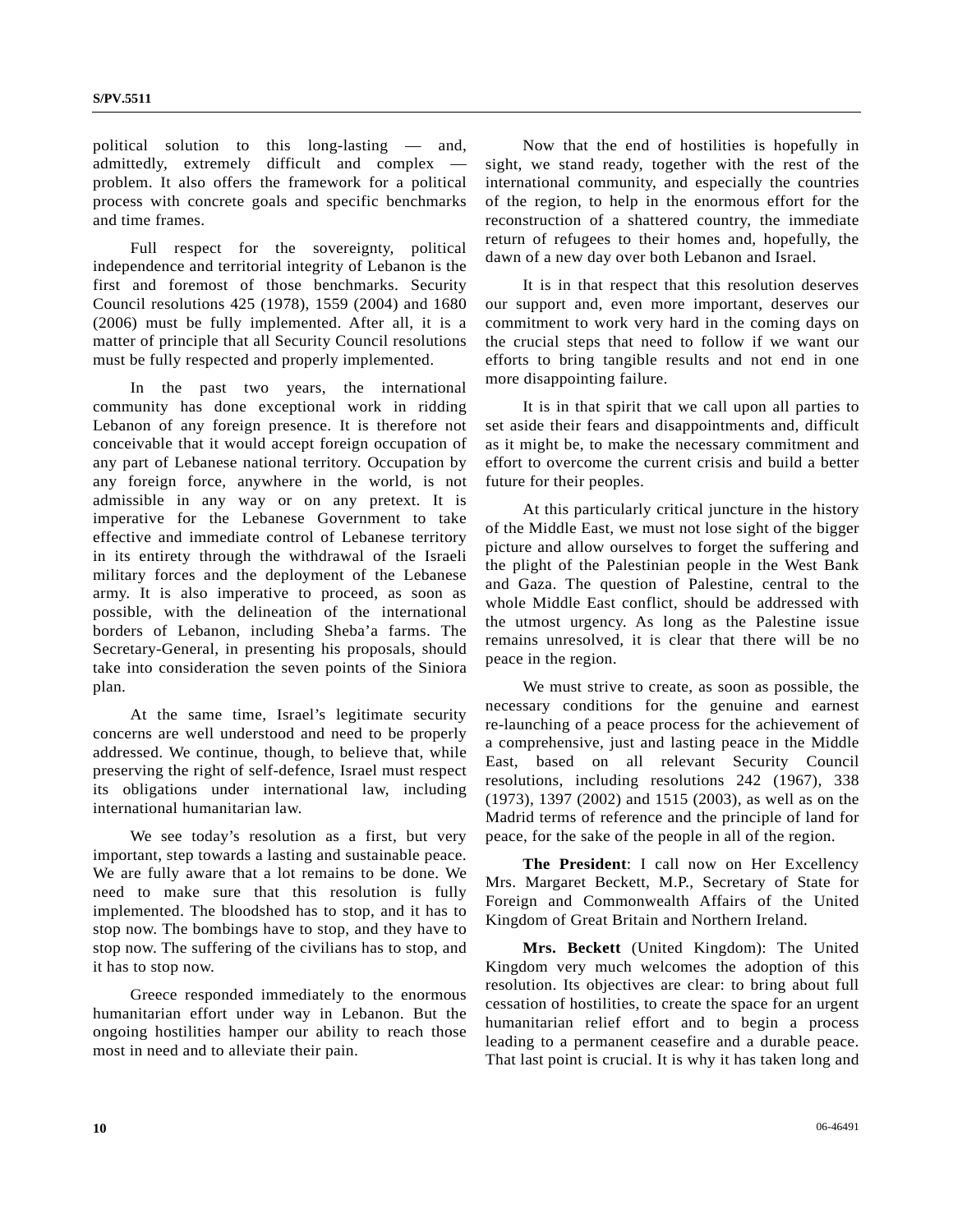intensive negotiations to arrive at today's decision. We needed to achieve a resolution that looked beyond the short term and held out the prospect of a lasting solution. That meant agreeing upon a text that took sufficient account of the positions of both parties: the sovereign and elected Governments of Lebanon and of Israel. That was not straightforward; it has taken time and effort. But the United Kingdom firmly believes it was the right thing to do.

 The resolution underlines the international community's determination to support the Lebanese people and Government in making a new start, for there can be no going back to the way things were. We have seen the tragic consequences of that all too clearly in the past weeks: hundreds of dead — mostly civilians — thousands wounded and hundreds of thousands displaced. We grieve for and with them, and we offer our condolences to the Governments of Lebanon and of Israel, and to the families of all those affected, for the losses they have suffered. Such tragedies must not be repeated, and we will do all we can to help Lebanon move forward to live in peace and prosperity with all its neighbours.

 The immediate priority is to address the humanitarian crisis. United Nations agencies have been working tirelessly, but have faced extremely difficult conditions on the ground. We hope a full cessation of hostilities will allow for rapid expansion of those efforts and those of other relief organizations and bilateral donors; the United Nations Interim Force in Lebanon (UNIFIL) will have an important role to play in that regard.

 The United Kingdom will play its full part. We are taking immediate steps to provide practical and other support for the Government of Lebanon. The British team of humanitarian experts and experts in post-conflict reconstruction has been in Lebanon, and Prime Minister Blair has been in touch with Lebanese Prime Minister Siniora about ways in which the United Kingdom can support the recovery effort. The United Kingdom is contributing £6.2 million to meet priority relief needs in Lebanon. Most of that will be channelled through United Nations agencies. We will also support the Red Cross and a number of non-governmental organizations, whose role will be critical.

 Faced with a crisis, the international community is often generous in its response. But that very generosity can pose a challenge of coordination. So we are grateful to the United Nations for the leading role it is playing on that front. We urge all parties to take all necessary measures to ensure that humanitarian relief workers can go about their life-saving business without hindrance or fear of attack.

 At the heart of this resolution is the need to pursue the twin objectives of Lebanese sovereignty and Israeli security. We cannot achieve one unless we guarantee the other. And that is why this resolution sets out a framework for establishing peace, security and stability in southern Lebanon on the basis of extending the Government of Lebanon's control throughout its territory and, in particular, through implementation of Security Council resolutions 1559 (2004) and 1680 (2006). For far too long, Lebanon has suffered from occupation, interference and conflict, and it is the civilian population, both in Lebanon and in Israel, which has suffered most. As Prime Minister Siniora has said, this must now end.

 But we must also see an end to Hizbollah's random attacks continually directed against Israeli civilians. No country can accept its citizens having to live under the shadow of rockets fired from across the border. Hizbollah faces a historic choice: whether to continue on the path of violence and destruction or to support the aspirations of the Lebanese people for a peaceful future through a political path which is itself a path of peace.

 To implement this resolution we look first and foremost to all the parties to respect its terms. But we also look to those with influence to play their part. Hizbollah's backers, notably Syria and Iran, must now consider their positions — whether they want to work with the rest of the international community to build a peaceful future in the region or to oppose those efforts, at a high cost to the region and ultimately to themselves. I look to their leaders now to give full support, both to this resolution and to resolutions 1559 (2004) and 1680 (2006), including by denying support for continued warfare to Hizbollah and refraining from other actions that destabilize the region.

 And I cannot make such an observation without referring to the recent remarks about Israel by the President of Iran. Such comments are wholly unacceptable in themselves, and they have the capacity to promote further violence.

 Our chief focus today is inevitably on the crisis in Lebanon. But we must, at all costs, as a number of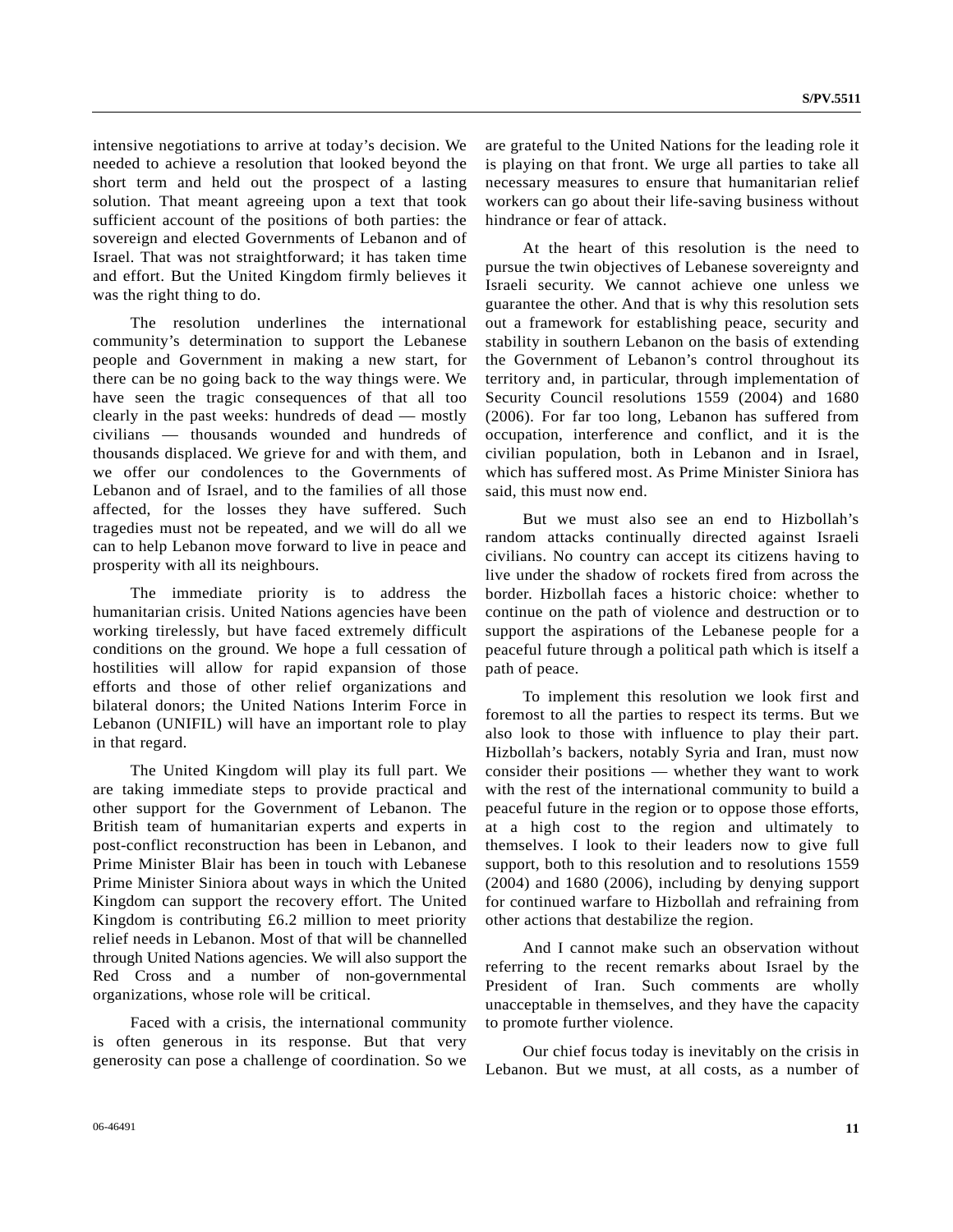colleagues have said, not lose sight also of the situation in Gaza, where violence continues to take a heavy toll and where the humanitarian situation of the Palestinian people — itself compounded by conflict — continues to cause great concern.

 We reiterate our full support for President Abbas and others who are working to resolve the current situation, and we offer our condolences to Palestinians on their losses. Real peace throughout the Middle East can come only on the basis of a lasting, comprehensive settlement. As our Prime Minister said in his speech in Los Angeles on 1 August, we need a new strategy for the Middle East, one that tackles extremism and promotes moderation and reconciliation. Our priority must be to create the conditions for an early resumption of negotiations based on the Quartet road map. There is no military solution to these problems. Negotiation is the only viable way to bring peace and prosperity to the people throughout the Middle East.

 Our own Prime Minister has announced this evening his intention to visit the region, in particular Israel and Palestine, over the coming period, and to consult those there — and, of course, members of the Quartet — on what might be the best way forward.

 The step we are taking in this resolution today, to bring peace to Lebanon, must be part of a larger process to bring peace to all of the people of the region as a whole. The United Kingdom will do all it can to help bring this about.

**The President**: I call now on Mr. Per Stig Moeller, Minister for Foreign Affairs of Denmark, His Excellency.

**Mr. Moeller** (Denmark): For four weeks, we have witnessed a violent conflict between Israel and Hizbollah, causing untold suffering and devastation on both sides. I am deeply shocked by the unacceptably high number of casualties among innocent civilians. Almost one million people have fled their homes in southern Lebanon and northern Israel.

 In order to stop further human suffering and pave the way for a negotiated political solution, the hostilities must end immediately. There is no military solution to this crisis. To the contrary, further violence and combat will only fuel the hatred and fanaticism that have obstructed a comprehensive settlement of the Middle East conflict for so long. We must not let the extremists win and set the agenda for the future.

 Intense diplomatic efforts have been carried out in recent weeks by all parties around this table in order to reach a solution. I am convinced that this resolution is the necessary and indispensable step towards the cessation of the hostilities, a permanent ceasefire and a long-term solution to the conflict.

 There are several parties responsible for this conflict. Hizbollah is the main cause. We have also called on Syria and Iran to act responsibly and on Israel to show the utmost restraint and to avoid disproportionate action, and have warned it against destroying Lebanon in its fight against Hizbollah.

 We mourn the deaths of innocent men, women and children. Our hearts go out to their bereaved families and to the peoples of Lebanon and Israel. The cruelty of war reminds us of our common obligation to maintain international peace and security and to seek solutions by peaceful means to all conflicts. I believe that it is high time to look forward and finally to lay the foundations for a stable and durable peace in that troubled region.

 We urge the Governments of Lebanon and Israel to agree to the principles and elements mentioned in the resolution in order to arrive at a long-term solution. We pledge our full support for the efforts of the Secretary-General in that regard and stand ready to assist wherever possible.

 We cannot and must not return to the status quo ante. The root causes of the conflict should be addressed urgently. As long as armed forces outside the control of the Government operate in and from Lebanon, instability will prevail.

 Denmark stands firmly behind Prime Minister Siniora in Beirut and the fragile Lebanese democracy. The overriding challenge is to safeguard a stable and democratic future for Lebanon and to avoid the strengthening of extremism in general in the region.

 One of the main objectives of today's resolution is to ensure the sovereignty, territorial integrity, unity and political independence of Lebanon in line with resolution 1559 (2004). With a view to achieving those goals, Denmark welcomes the decision of the Government of Lebanon to deploy 15,000 troops in southern Lebanon and supports the enhancement of the United Nations Interim Force in Lebanon in numbers, equipment, mandate and scope of operations.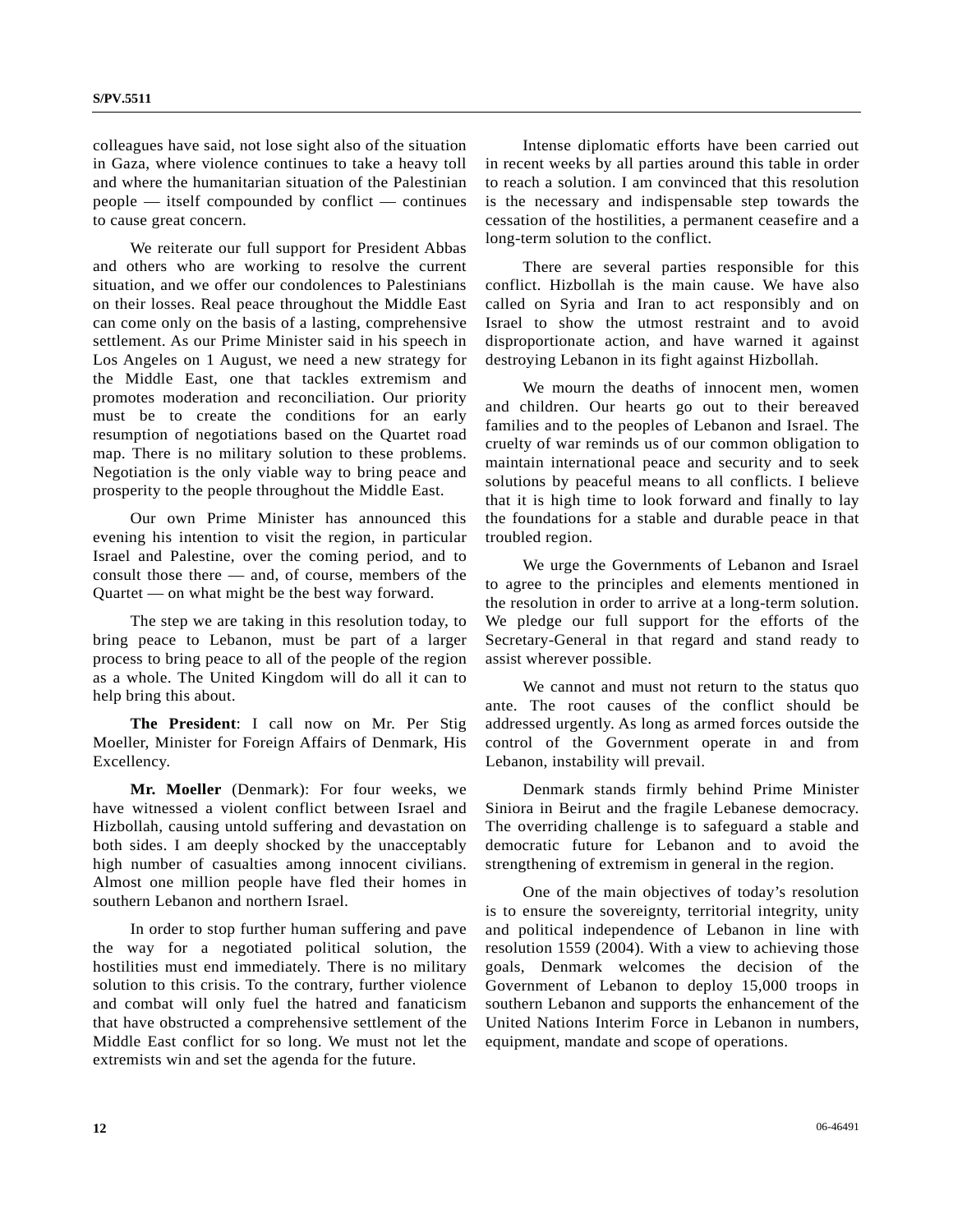The humanitarian efforts carried out by the United Nations and other relief organizations have been essential in saving human lives. It is imperative that they be guaranteed safety and unhindered access. Denmark has contributed to those efforts and to the humanitarian appeal from the United Nations, and we stand ready to extend further assistance.

 In conclusion, we have today taken an important first step in trying to end this bloody and senseless conflict. To break the logic of war and replace it with the logic of peace, we have now endorsed a road map for a long-term solution. To get there, however, we are dependent on the political will and strength of all parties. The international community can and must facilitate and support, but in the end, only the parties can make the peace, and they must do so to the benefit of the citizens of their countries. They deserve it. I urge them to do so.

**The President**: I shall now give the floor to the representative of China.

**Mr. Liu Zhenmin** (China) (*spoke in Chinese*): We wish to welcome you, Sir, and to thank you for personally presiding over today's meeting. We would also like to welcome Secretary-General Kofi Annan and the foreign ministers who are participating in this meeting.

 Since the Lebanon-Israel conflict broke out on 12 July, China has repeatedly called upon all the parties to the conflict to practise the utmost restraint, and has called for the immediate cessation of hostilities so as to avoid a further escalation of the situation and a greater humanitarian crisis. It has been nearly a month since the onset of the bloody Lebanon-Israel conflict, which has killed or injured thousands of innocent civilians and forced a million people to flee their homes. In the conflict, even United Nations peacekeepers have not been spared.

 China condemns the excessive use of force and attacks on civilians, civilian facilities and United Nations personnel. We strongly advocate early Security Council action to achieve an immediate and comprehensive ceasefire, halt the current conflict, maintain peace and stability in the Middle East, and relieve the humanitarian disaster.

 After rounds of difficult negotiations by the parties concerned, the Security Council has finally reached consensus on the resolution on the conflict in the Middle East. In the course of consultations, China repeatedly emphasized that any Security Council resolution and framework of settlement must respect and reflect the concerns of all parties involved, especially the concerns of Lebanon and the Arab countries. We believe that the resolution before us, integrating the seven-point proposal of the Lebanese Government, embodies some important elements, including its calls for a full cessation of hostilities and for the Lebanese Government to deploy its armed forces throughout the South, together with the United Nations Interim Force in Lebanon (UNIFIL), as the Israeli army withdraws behind the Blue Line.

 The resolution also lays out detailed provisions for the new mandates of UNIFIL. Those provide a good foundation for future efforts to achieve long-term political solutions to the Lebanon-Israel issue. We note that Lebanon, Israel and the Arab countries hold no objections to the resolution. Given the above considerations, China voted in favour of resolution 1701 (2006).

 The adoption of resolution 1701 (2006) is just the first step, and the parties concerned face more arduous tasks. China hopes that the parties will earnestly implement the resolution and, in particular, assisted by Secretary-General Annan, reach consensus at an early date on a comprehensive, lasting and fair framework for the political settlement of the conflict and restore local peace and stability as soon as possible. At the same time, the international community should step up its urgent humanitarian relief efforts for Lebanon and help the Lebanese people to rebuild their homeland.

 Finally, I take this opportunity to emphasize that, while focusing attention on the Lebanon-Israel conflict, the international community should not neglect or forget the ongoing sufferings of the Palestinian people. We hope that, with the joint efforts of Israel and the Arab countries, and on the basis of the relevant United Nations resolutions and the principle of land for peace, the Middle East peace process will be revitalized and a comprehensive, just and lasting peace achieved in the Middle East at an early date.

**The President**: I now give the floor to the representative of Slovakia.

**Mr. Burian** (Slovakia): Slovakia, as one of the sponsors of resolution 1701 (2006), voted in favour of it because we believe that it provides an important basis for a full cessation of hostilities, for ending the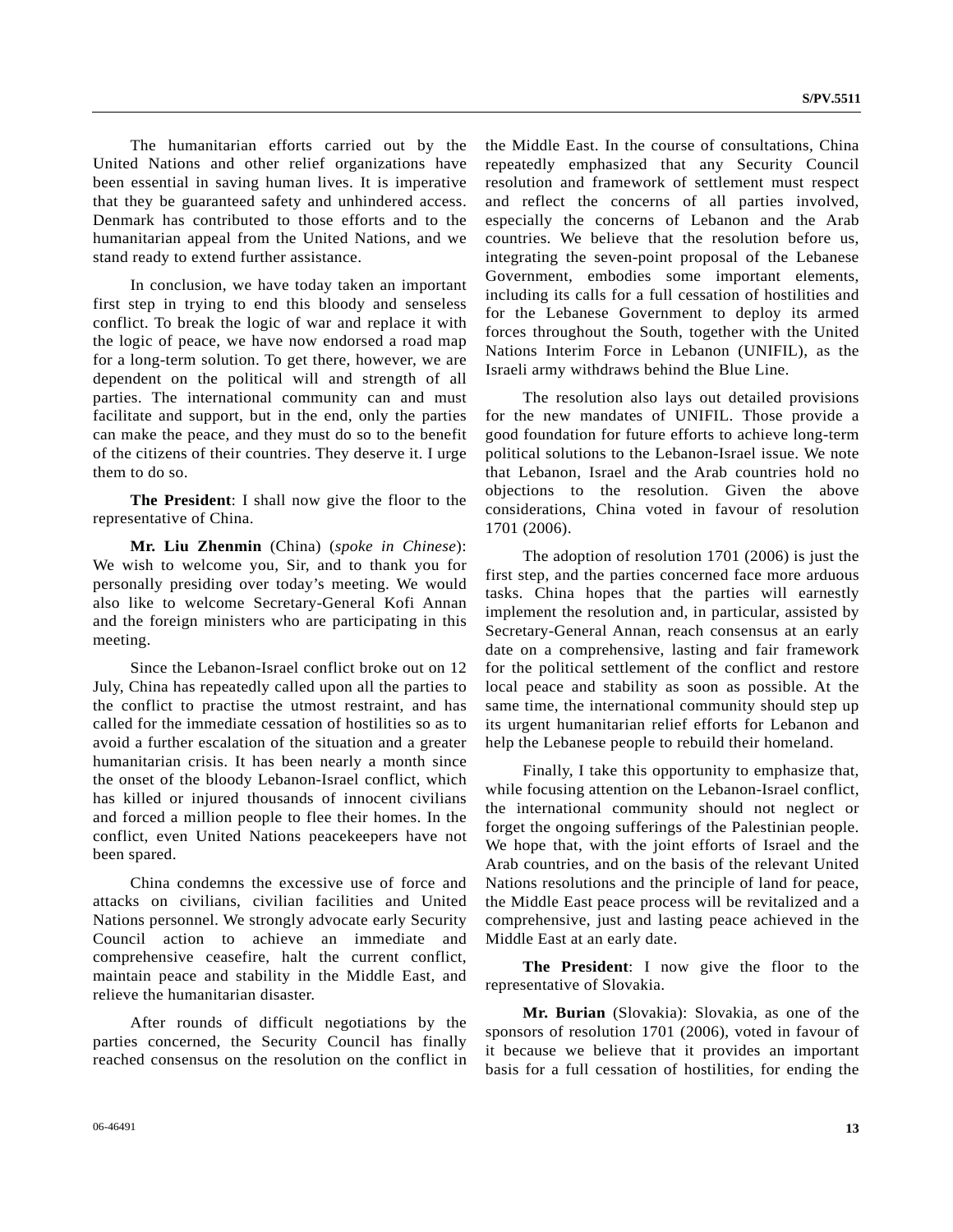suffering of civilians in Lebanon and Israel, and for starting the process of a comprehensive and lasting settlement of the Lebanese crisis. We consider the resolution to be the first step in addressing fully and urgently all causes that have led to the current crisis.

We are convinced that there is no military solution to the Lebanese crisis, just as there is no military solution to the Middle East conflict in general. In that regard, we urge all parties to abide by the resolution and immediately to stop the hostilities and violence and to reach an agreement on a permanent ceasefire. In our view, a lasting solution can be reached only through peaceful negotiations and the full implementation of all relevant resolutions of the Security Council.

 We support the territorial integrity, sovereignty and political independence of Lebanon. To that end, we believe that they can be best achieved through the full implementation of resolutions 1559 (2004) and 1680 (2006), enabling the Government of Lebanon to assume full control over all its territory. That also means taking appropriate measures against the illegal movement of arms and people across its borders and against illegal attacks on the territory of neighbouring States. The international community should assist the Lebanese Government to achieve that goal.

 In that regard, we believe that it is necessary to take all steps to expeditiously enhance the strength and mandate of the United Nations Interim Force in Lebanon (UNIFIL) in order to allow it to cope efficiently and effectively with the tasks envisaged by the resolution. Slovakia is ready to contribute to enhancing UNIFIL's capacities.

 Finally, it is of the utmost importance for the international community to take immediate steps to address the extremely difficult humanitarian situation of thousands of refugees and internally displaced persons and to assist in their return home.

 In conclusion, we would like to underline that this resolution cannot be a substitute for agreement by the parties on the basic principles of a long-term and lasting solution. In that respect, we call once again on all parties to extend their full cooperation in achieving a sustainable and lasting solution to the Lebanese crisis.

**The President**: I now give the floor to the representative of the Russian Federation.

**Mr. Churkin** (Russian Federation) (*spoke in Russian*): Another tragic chapter of the history of the Middle East conflict has now been written. For almost a month, before the eyes of the entire world, innocent civilians in Lebanon and Israel have been dying and hundreds of thousands of Lebanese citizens have been forced to abandon their homes. Serious damage has been done to Lebanon's civilian infrastructure. Personnel of the United Nations Interim Force in Lebanon (UNIFIL) have been in an extremely difficult situation and have suffered casualties.

 These wounds will take a long time to heal both in Lebanon and in the memory of the world community. From the very first days of the confrontation between Israel and Lebanon, Russia has insisted on an immediate ceasefire to prevent further casualties and to bring an end to suffering among the civilian population both in Lebanon and in Israel.

 We are convinced that the prime cause of the tragedy that has unfolded in Lebanon, and of the broad-scale humanitarian disaster, was not solely the train of events with which we are all familiar, but also the lack of a comprehensive settlement in the Middle East. It is possible that similar events will continue to shake the Middle East until decisive action is taken to resolve the region's fundamental problems. In that context, it is increasingly essential to engage in comprehensive consideration of all aspects of the Middle East situation, without exception, on the basis of the relevant resolutions of the Security Council.

 It took an unjustifiably long time to draft the Council resolution we have just adopted. Russia did everything it could to accelerate the process, both in our contacts with the parties and around the negotiating table. It was this that guided us when we proposed our draft resolution yesterday, calling for a humanitarian ceasefire in Lebanon and for urgent diplomatic efforts to resolve the crisis.

 But, as it proved possible today to produce an agreed text of a broader Security Council draft resolution on Lebanon, the Russian Federation decided to support that text. It reflects Russia's key demand for an immediate cessation hostilities, it takes into account the legitimate demands of Lebanon and it includes provisions that meet the security interests of Israel. We call upon the parties to show the necessary political will and strictly follow the course of action outlined in the resolution.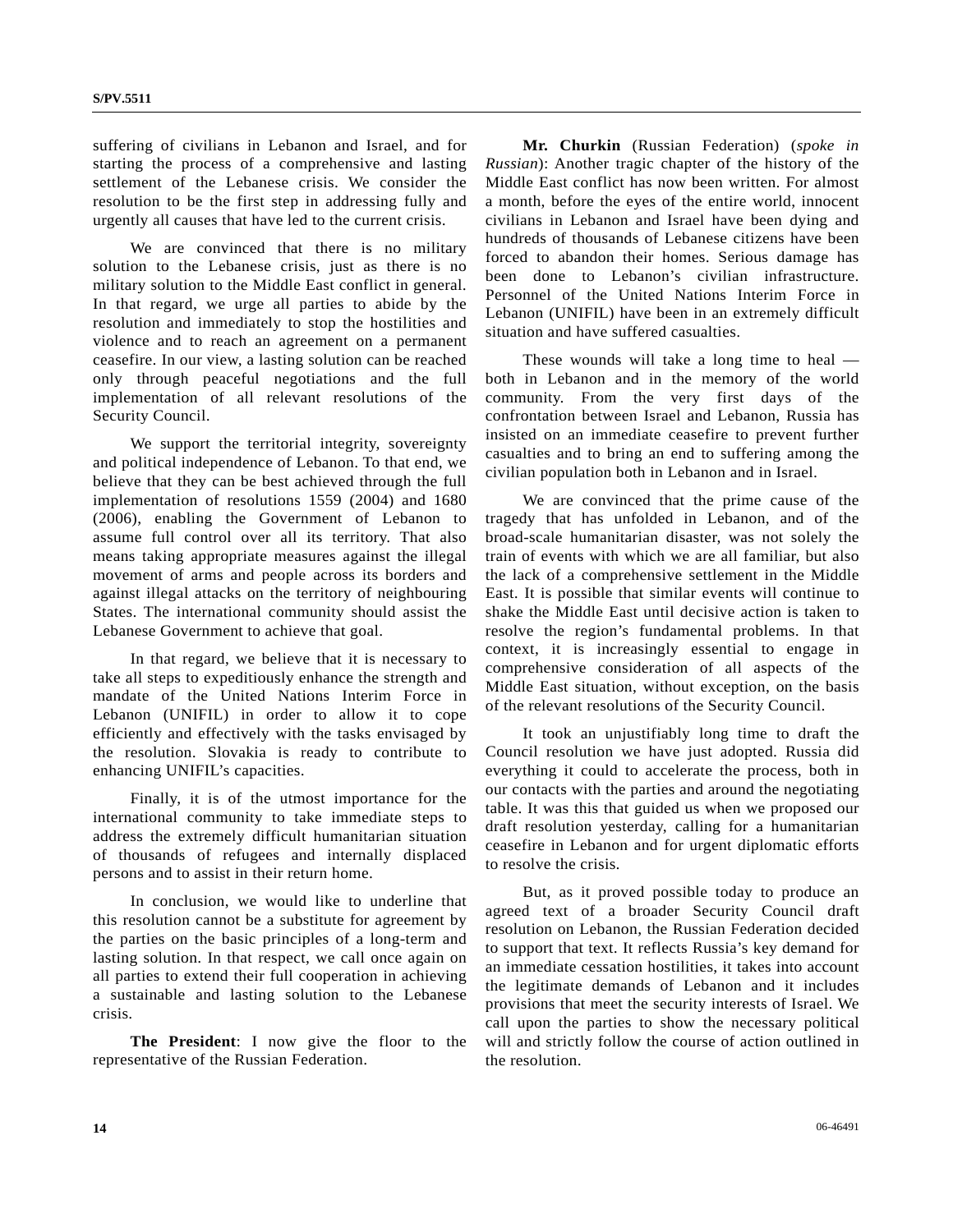For its part, Russia will continue steadfastly to promote the achievement of a comprehensive settlement in the Middle East, pursuant to the decisions taken by the Security Council.

**The President**: I call next on the representative of Argentina.

**Mr. Mayoral** (Argentina) (*spoke in Spanish*): My country supported and voted in favour of the draft resolution we have just adopted, essentially because the priority in this conflict was and remains to declare an immediate cessation of hostilities and an end to violent confrontation. That has been my country's position ever since the outbreak of this crisis between Israel and Lebanon on 12 July, and we have unequivocally stated that at all relevant meetings of the Security Council and in other international forums.

 We regret that the Council took a full month to react in the face of this conflict and to shoulder its responsibilities under the Charter. As I have said, our chief concern throughout the conflict has been and remains the fate of the civilian population. The figures reveal eloquently that it is innocent civilians, both Lebanese and Israeli, who have most suffered the consequences of the violence. International humanitarian law establishes clear obligations for the parties with respect to the protection of civilians. The principles of proportionality and differentiation must be respected in all circumstances. For that reason, Argentina has vigorously denounced all violations of international humanitarian law and of human rights that have taken place in the course of the conflict. We call once again for an immediate end to all attacks on civilian populations.

 We now hope that the parties to the conflict will take immediate steps to facilitate access by humanitarian aid agencies to southern Lebanon and to guarantee the safety and freedom of movement of humanitarian aid workers. In the light of the particular social and cultural characteristics of Lebanon, we consider that among the top priorities should be to provide assistance enabling internally displaced persons to return to their homes as soon as possible.

 It must be stated that the adoption of this resolution should not be seen as the end of the road, but rather as the beginning of a process that must take us to a solution of the underlying problems that led to this crisis. Here, we are convinced that additional efforts must be made to fully implement all of the Council's decisions, in particular resolutions 425 (1978), 426 (1978), 1559 (2004) and 1680 (2006).

 With regard to the implementation of today's resolution, we believe that it is a priority to accelerate preparations for the deployment of additional troops to strengthen the United Nations Interim Force in Lebanon so that Israel's withdrawal from Lebanese territory can take place as soon as possible. We are confident that there will be significant contributions of troops over the next few days.

 With respect to the proposals to be developed by the Secretary-General in pursuance of paragraph 10 of the resolution, we would ask him to take into account the seven-point plan adopted by the Lebanese Cabinet, in particular with regard to the Sheba'a farms, as also set out in the resolution we have adopted.

 The crisis between Israel and Lebanon should not make us lose sight of the serious situation in the occupied Palestinian territories, in particular in the Gaza Strip. To the contrary: the two matters are very closely linked and, unfortunately, feed off each other. The humanitarian situation in Gaza is extremely grave and continues to deteriorate daily. We hope that, over the next few days, the Security Council will begin to look at this issue with a view to putting an immediate end to hostilities there as well.

 Finally, let me stress once again the importance that Argentina attaches to the achievement of a comprehensive, just and lasting peace in the Middle East on the basis of Security Council resolutions, the Madrid terms of reference, prior agreements among the parties, the road map and the principle of land for peace.

**The President**: I give the floor to the representative of Japan.

**Mr. Oshima** (Japan): It is almost a month since the hostilities started in the Middle East, engulfing Lebanon and Israel. The fighting has caused an enormous loss of civilian life, heartrending bloodshed and the destruction of infrastructure on both sides. The suffering of people in Lebanon and Israel increases every day that the hostilities continue, and the threat to peace and security in that vital region becomes even greater as the fighting threatens to escalate. Japan therefore strongly welcomes the unanimous adoption of resolution 1701 (2006) calling for a full and immediate cessation of hostilities by the parties in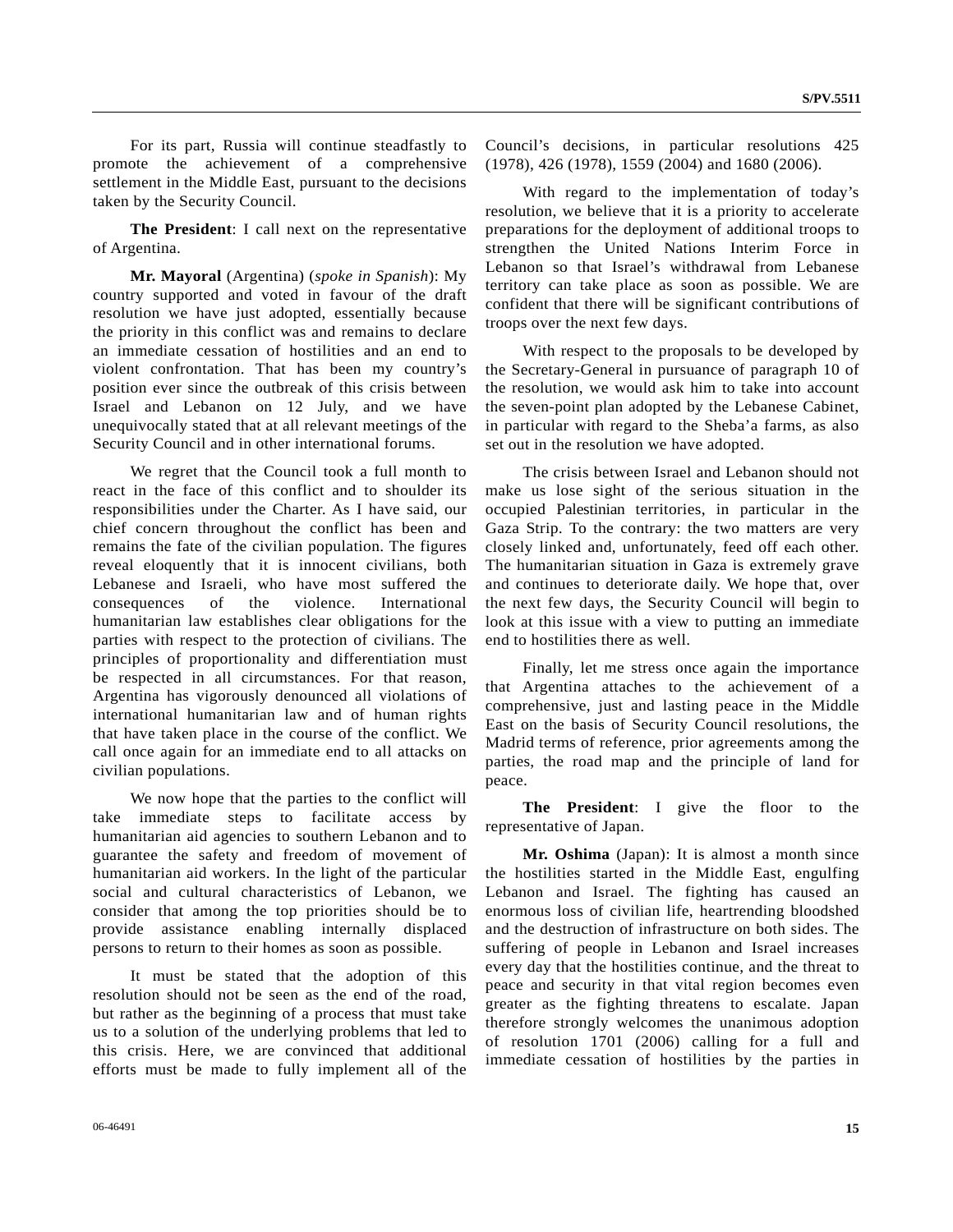conflict and for Israel and Lebanon to support a permanent ceasefire and a long-term solution, based on a set of negotiated principles and elements.

 We wish to thank the sponsors, in particular France and the United States, for their great efforts in producing this outcome over weeks of hard negotiations involving all the relevant parties under extremely difficult circumstances — especially, in the Council, Ambassador John Bolton of the United States and Ambassador de La Sablière of France.

 The package solution contained in the resolution, being a child of political compromise reached through arduous diplomatic exchanges, can satisfy no party 100 per cent. But it does represent a significant step forward, providing a viable framework for an immediate ceasefire and the avoidance of further civilian casualties and destruction, which the international community has been calling for since the onset of the crisis, and for a sustainable solution to the complex problems that have beset the region of southern Lebanon for a long time — if it is backed up with the necessary political will and commitment of all the parties concerned and supported by the international community. In other words, the faithful and complete implementation of the resolution is now of vital importance, and we call on the Governments of Lebanon and Israel and all the concerned parties, based on the resolution, to bring about an immediate ceasefire, to use the utmost restraint, to start implementing the agreed political framework and to exert the maximum effort to restore calm and stability in the region.

 We are also deeply concerned about the dire humanitarian situation, particularly in Lebanon. It is imperative to create the necessary environment for Lebanon, with support from the international community, to address the problems of internally displaced persons in their hundreds and thousands, and of refugees in the neighbouring countries, as well as the rehabilitation of the country at the earliest possible date. Here, I pay tribute to all the humanitarian organizations and workers and all observers and troops of the United Nations Interim Force in Lebanon for their perseverance and dedication.

 We regret that it took such a long time for the Council to act in the discharge of its responsibility on this matter. Noting the delay in action, however, does not diminish our appreciation of the sponsors. The delay was not due to any lack of will or effort on their part, or on the part of any member of the Council.

 Be that as it may, having come all the way to this critical juncture in dealing with the issue at hand, and recognizing the need for the Security Council to continue to act actively and in unity, Japan will continue to work and cooperate closely with the other members of the Council and the concerned countries to ensure the effective implementation of the resolution.

 Finally, while we need to deal with the Israel-Lebanon conflict with all due attention and speed, we must not forget to deal with the other situations in the Middle East, in particular the Palestinian problem and the increasingly dire humanitarian plight of the Palestinian people.

 In conclusion, Japan calls for a broad-based, prompt international contribution and cooperation to achieve the full implementation of the resolution. I wish to state that Japan, for its part, will continue to contribute actively to the efforts to restore peace and to promote medium- and long-term stability and reconstruction in Lebanon and the region as a whole.

**The President**: I give the floor to the representative of the United Republic of Tanzania.

 **Mr. Manongi** (United Republic of Tanzania): We join in welcoming the foreign ministers who are here today.

 We would like to thank the United States and France for their tireless efforts, which made it possible for the Security Council to vote on today's important resolution.

 In a Government statement issued on 31 July, Tanzania called for an immediate ceasefire in the hostilities between Israel and Hizbollah in order to put an end to the mounting deaths and the suffering of innocent civilians and also to avert the further destruction of property and civilian infrastructure.

 The Government statement urged the international community to intervene to end the bloodshed. It regretted that so many innocent civilians in Lebanon and in Israel had died and that many more were being displaced in Lebanon, and called for urgent action by the Security Council to resolve the crisis. It emphasized the need to implement resolution 1559 (2004) and deeply regretted that so much time had been spent before the Council could act.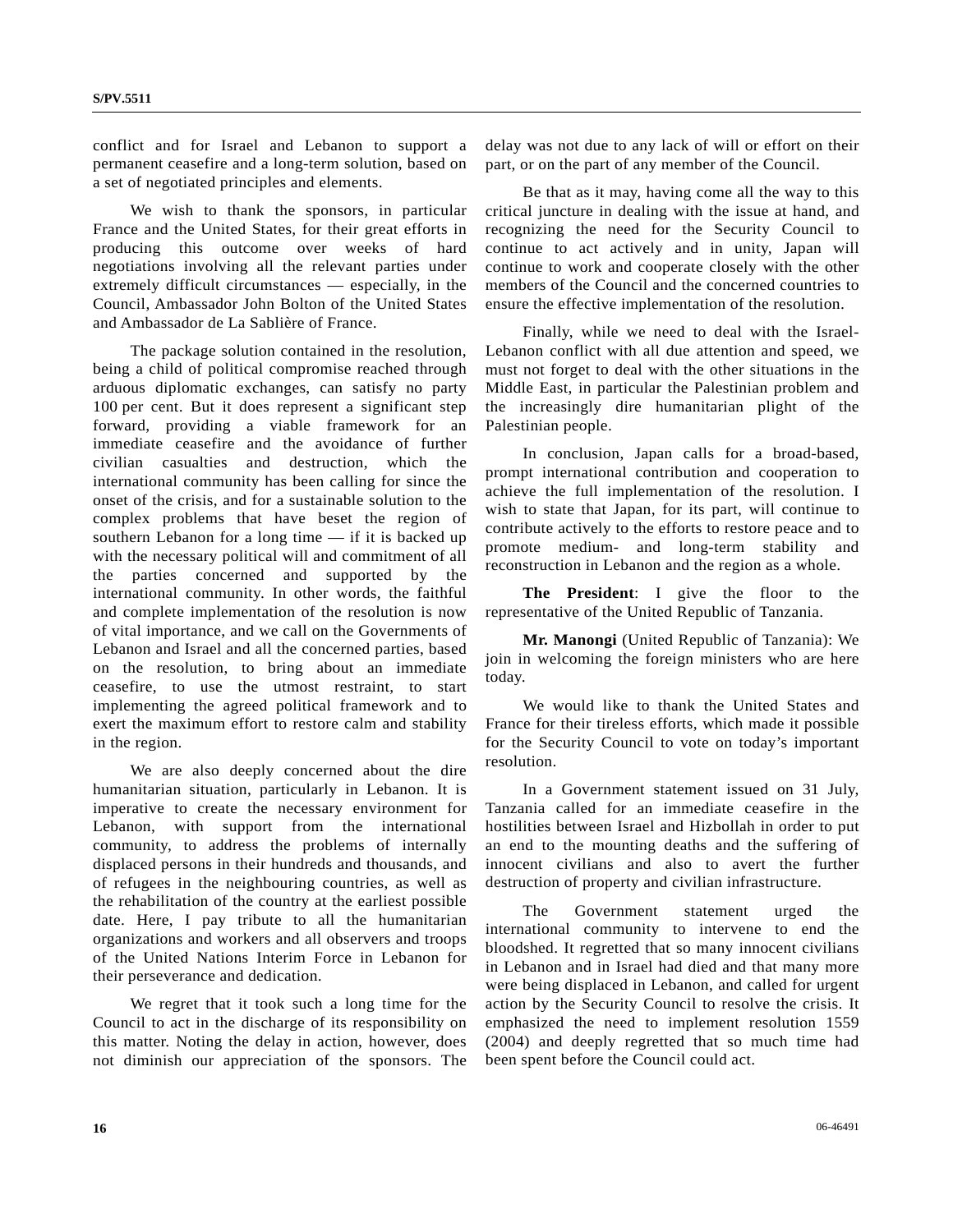It was with the same sense of urgency that we welcomed the efforts that made possible the resolution, which we believe creates the necessary framework for a cessation of hostilities. Our short-term objective has always been to stop further humanitarian casualties and suffering and to allow immediate humanitarian access and assistance. That is still our primary objective tonight.

 Our second objective springs from the realization that a political solution to the current crisis must also be sought with urgency. In our view, any expectation that military action will bring about a political solution can only engender grave humanitarian consequences and render it considerably harder to promote a political solution, which must be preferred if sustainable peace is to be attained.

 It is also our view that the Government and the entire nation of Lebanon need not be the victims of the events that triggered the current crisis — events which the United Republic of Tanzania has condemned. However, we have always believed that this crisis need not escalate further. It was therefore with a sense of relief that we received the news of the outcome of the efforts that made it possible for us to vote in favour of the resolution.

 We want to commend the Government of Lebanon for its seven-point plan, which was augmented by an offer to deploy 15,000 troops in southern Lebanon to control its territory, in collaboration with the United Nations Interim Force in Lebanon. We also commend the Government of Israel for having given that proposal due consideration.

 The international community has an important role to play in support of the resolution. We commend potential troop-contributing countries and urge them to act with urgency, and we appeal for assistance for the return and resettlement of displaced persons and for the reconstruction of Lebanon.

 We also believe that the resolution that has been adopted is but a first step. Its relevance and effectiveness will demand the utmost good faith of the parties. That will be critical if the present understanding is to become a building block to a broader comprehensive peace for the Middle East, and especially to a durable solution to the Palestinian question.

**The President**: I now call on the representative of Peru.

**Mr. Pereyra Plasencia** (Peru) (*spoke in Spanish*): Peru voted in favour of this resolution, which calls for a complete cessation of hostilities and which we trust will mark the beginning of the end to the destruction and the violence that have claimed so many innocent lives in Lebanon and in northern Israel. That is why we urge the parties to the conflict to comply immediately and scrupulously with the cessation of hostilities for which this resolution calls. We are confident that that will enable humanitarian assistance to reach populations in need as soon as possible.

 We also ask that the strengthening of the United Nations Interim Force in Lebanon (UNIFIL) under the terms authorized by this resolution take place as soon as possible so that the Force can, together with the Lebanese army, move in and fulfil the mandate with which it has been entrusted. That action, in parallel with the withdrawal of the Israeli army, is essential for compliance with this resolution. Likewise, we trust that the principles and elements included in this resolution with a view to a definitive solution can be addressed as soon as possible by the Governments of Lebanon and of Israel.

 Finally, Peru expresses its entire willingness to continue to work constructively in the Security Council to contribute to the reaching of a definitive solution to this conflict.

**The President**: I shall now make a statement in my capacity as Minister for Foreign Affairs of Ghana.

 It is an honour for us to preside over this meeting, which has been convened this evening to adopt the resolution on Lebanon for which the world has been waiting. The anxiety that has gripped the world since the outbreak of the conflict and that has led some to accuse the Security Council of inaction can now be laid to rest. And our deepest wish is that today will mark a truly new beginning not only for the people of Israel and Lebanon, but for the entire region.

We wish to join others in expressing our profound gratitude to Ambassador Jean-Marc de La Sablière, Permanent Representative of France, and Ambassador John Bolton, Permanent Representative of the United States of America, their Governments and their respective teams for working tirelessly to achieve the consensus that the resolution before us represents. Their dogged determination to achieve results has enabled the Council to do its duty to the peoples of the world.

 The presence in our midst of United States Secretary of State Condoleezza Rice and her colleagues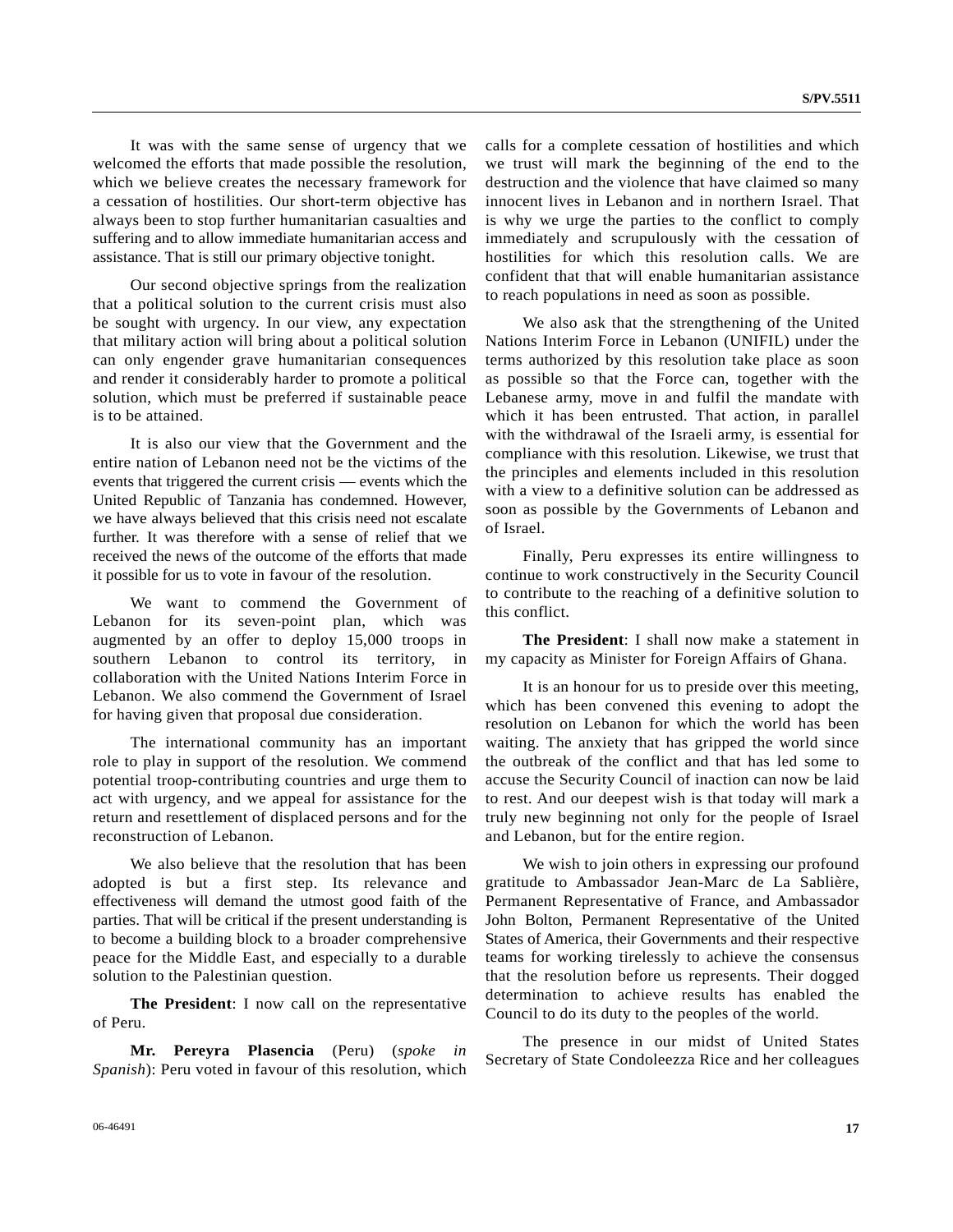from France, the United Kingdom, Greece, Denmark and the State of Qatar underscores the fact no other body can surpass the Security Council in the force of its moral authority and its sheer diplomatic clout when it acts in unity and remains faithful to its responsibilities. We expect nothing less when we come to grapple with the fundamental question of a comprehensive, just and lasting solution to the longstanding Middle East question. Clearly, the solution is within the grasp of the Security Council, and we must resolve to work together in a spirit of compromise to bring to a speedy end the pain and suffering of the peoples of that troubled region.

 Therefore, I fully share the views of other speakers who have stressed that the adoption of this resolution should lead to the immediate cessation of hostilities between Israel and Lebanon in order to bring prompt relief to the 1 million displaced people who are in dire need of humanitarian assistance and those who suffer the rockets and the bombing.

 Beyond that, I wish to reiterate that the adoption of this resolution should also be seen, as others have also noted, as an important step in the search for a comprehensive solution to the Middle East question, the core of which is the Palestinian question. In that regard, the President of the Republic of Ghana, His Excellency Mr. John Agyekum Kufuor, and the Ghanaian Government intend to work closely with the other members of the Council in implementing the two-State solution, which entails an independent Palestinian State living side by side with Israel within internationally recognized borders. The international community, especially the Security Council, should leave no stone unturned in tackling this problem and seeing to its successful realization.

 It is for those reasons that Ghana, which has consistently supported the international consensus on this question, decided to co-sponsor the present resolution, and we are happy that it has been adopted unanimously. Ghana, as a troop contributor to the United Nations Interim Force in Lebanon, is also happy that the resolution seeks to enhance the Force's capacity and believes that that enhancement will make a significant and positive contribution to the search for peace in the Middle East.

 I now resume my functions as President of the Security Council.

 I call now on His Excellency Mr. Tarek Mitri, Minister of Culture and Special Envoy of the Council of Ministers of Lebanon.

**Mr. Mitri** (Lebanon): Once again, the Security Council is meeting in this Chamber. It has been one long month since the Government of Lebanon began urging — let us say passionately calling out for — a ceasefire that would end the rain of bombs that has devastated our country and end the reign of horror that Israel has visited upon our people. For a month now, as the world has continued to watch and as the international community has continued to vacillate, Israel has besieged and ravaged Lebanon, creating a humanitarian and environmental disaster and shattering our infrastructure and economy.

 Israel says that this war is against Hezbollah, not against Lebanon. Actually, the Israeli strategy of terror is inflicted on all Lebanese. The indiscriminate murder of more than 1,100 Lebanese civilians, a third of them children, the massacres and the "cleansing" of villages and the wanton destruction of our infrastructure and economy are nothing short of criminal. One quarter of our population has been displaced, many of them with no homes to return to and most of them desperately low on fuel, food and medical supplies, while homes, hospitals, factories and warehouses have been demolished.

 The direct cause of more than 1,000 deaths and thousands of injuries is the obscenely disproportionate and unjustifiable Israeli retaliation. There are many cases documented by human rights organizations that reveal a systematic failure by the Israeli army to distinguish between combatants and civilians. In many cases, the timing and intensity of the attack and the absence of a military target, as well as the subsequent strikes on rescuers, suggest that Israel forces deliberately targeted civilians. Even today, a few hours ago, a convoy of evacuated civilians from the city of Marjayoun, escorted by the Red Cross, was targeted, killing four and injuring 16.

 After its first call for a ceasefire, the Lebanese Government offered to the Rome Conference and to the Security Council a comprehensive seven-point plan developed through a process of national consensus, which received the unanimous approval of the Lebanese Council of Ministers as well as the support of political and religious leaders and significant international support.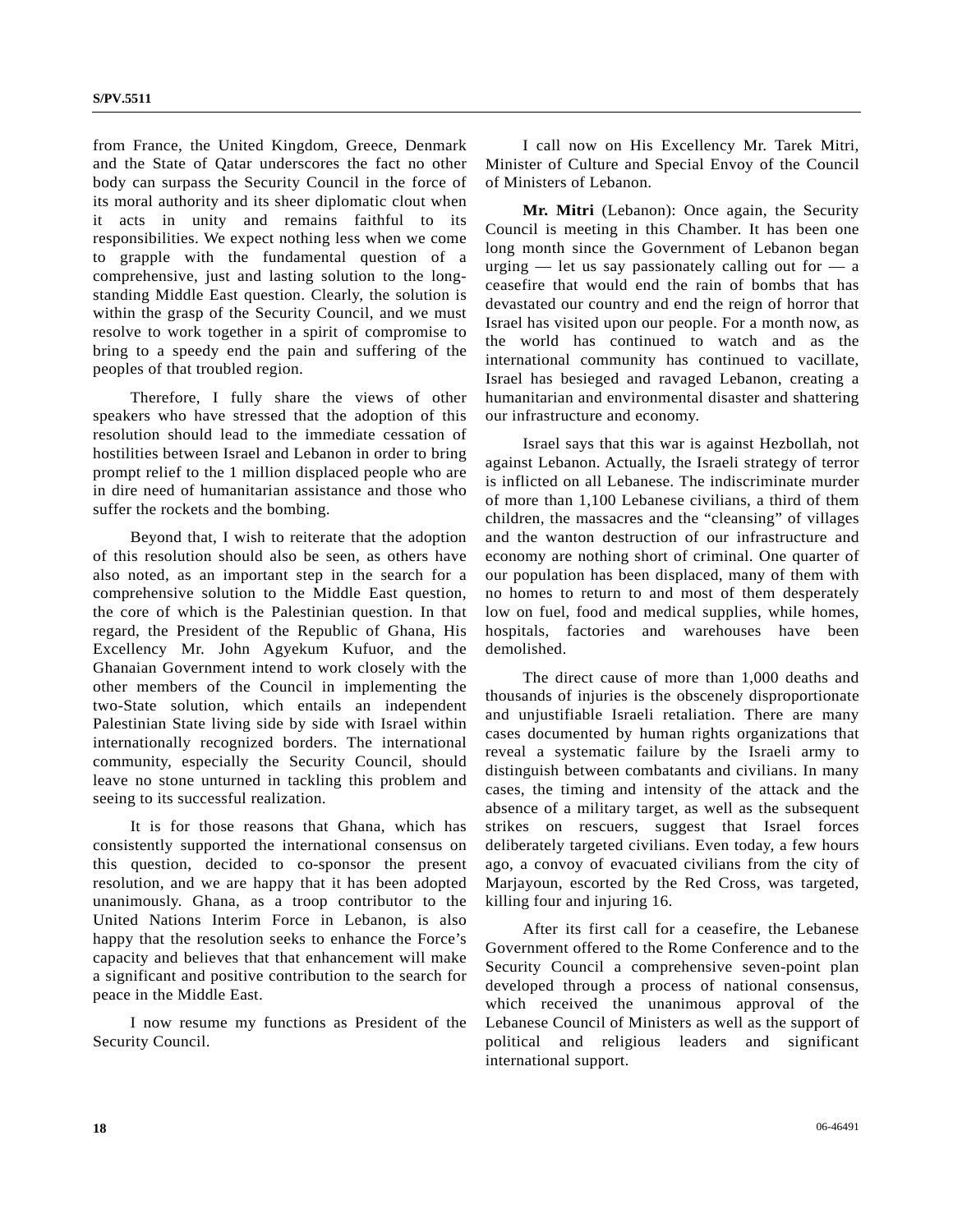A ceasefire that is incomplete is not a true ceasefire. A ceasefire that by its terms cannot be implemented is no ceasefire. A ceasefire that retains for one side the right not to cease firing is not a ceasefire. Lebanon has urgently requested a ceasefire that has the possibility of being implemented so that all hostilities should immediately cease — and for good.

 No one more than Lebanon wants to assure the Council that we will not be here again in six weeks, six months or even six years. The persistent invasions of Lebanon demonstrate Israel's continuing belief that military actions will remedy the causes of crisis in the region. This pattern of invasions demonstrates the continuing threat facing Lebanon and the need for a political solution rooted in international law, not the result of the use of force — a solution that will lead to long-term stability, as set forth in our seven-point plan.

 The people and the Government of Lebanon are deeply appreciative of the efforts of so many in the international community, most significantly, the efforts of the Secretary-General and the members of the Council, who have been working to bring to an immediate end the ravaging of Lebanon. We acknowledge all the valuable work expended by many countries to reach a viable agreement. We appreciate the genuine impatience of many with regard to the delay in reaching agreement on the resolution. Proposals to have a humanitarian truce were a case in point. More important, we are grateful for the support extended to our country and for the support that will accompany us as we, hopefully, rise up from the ruins, reconstruct and heal our injured country.

 We appreciate the Security Council's acknowledgment of the Sheba'a farms problem. We hope that the Security Council and the Secretary-General will, in the period ahead, take the necessary steps to resolve that issue, thereby removing one of the underlying causes of the conflict.

 I am sure that Council members understand that the Lebanese are eager to see a true cessation of hostilities and expect a strong determination on the Council's part to bring it about immediately. The Lebanese, to be frank, are not confident in the Israeli distinction between what is "defensive" and what is "offensive". The end to military operations should be unqualified.

 The lifting of the blockade should also be immediate upon cessation of hostilities. The consequences of the blockade so far have been such that the international community cannot allow the humanitarian crisis to continue one more moment. Humanitarian aid has been prevented from reaching people in desperate need. Even today, Israel continues to fire upon convoys of people attempting to reach safety and help.

 Our Government has decided to deploy the Lebanese armed forces in southern Lebanon as the sole military force, assisted by United Nations forces, the moment Israel starts pulling back to the international borders. To be sure, the United Nations Interim Force in Lebanon (UNIFIL) will have to play the determining role that is defined by this resolution. Let me pay tribute here to the UNIFIL personnel for all they have done for the sake of peace and for all that has been done to them.

 To be sure, as I have said, UNIFIL will have to play the determining role that is defined in this resolution. The Government of Lebanon therefore urgently calls on the troop-contributing countries to act swiftly on the strengthening and enhancement of UNIFIL, to enable it to perform its duties as stipulated in the resolution just adopted: to assist, support and accompany the Lebanese population and Lebanese armed forces and to monitor not just the cessation of hostilities but also the ceasefire.

 For any political solution to move forward, it must address the root causes of this war, including the continued Israeli occupation of Sheba'a farms and the perennial threat to Lebanon's security, as well as Lebanon's struggle to regain full sovereignty over all its territory. We believe that a political resolution rooted in international law and based on the sevenpoint plan will lead to long-term stability.

 The international community has a moral and political obligation under the terms of the Charter of the United Nations and the accepted norms of international law to defend Lebanon's sovereignty and territorial integrity, as well as to protect the Lebanese people under the relevant provisions of international humanitarian law, including the Geneva Convention and its Protocols, which Israel has repeatedly and wilfully violated.

 If Israel were to realize that the peoples of the Middle East cannot be cowed into submission and that they aspire only to live in freedom and dignity, this could also be a stepping stone to a final solution of the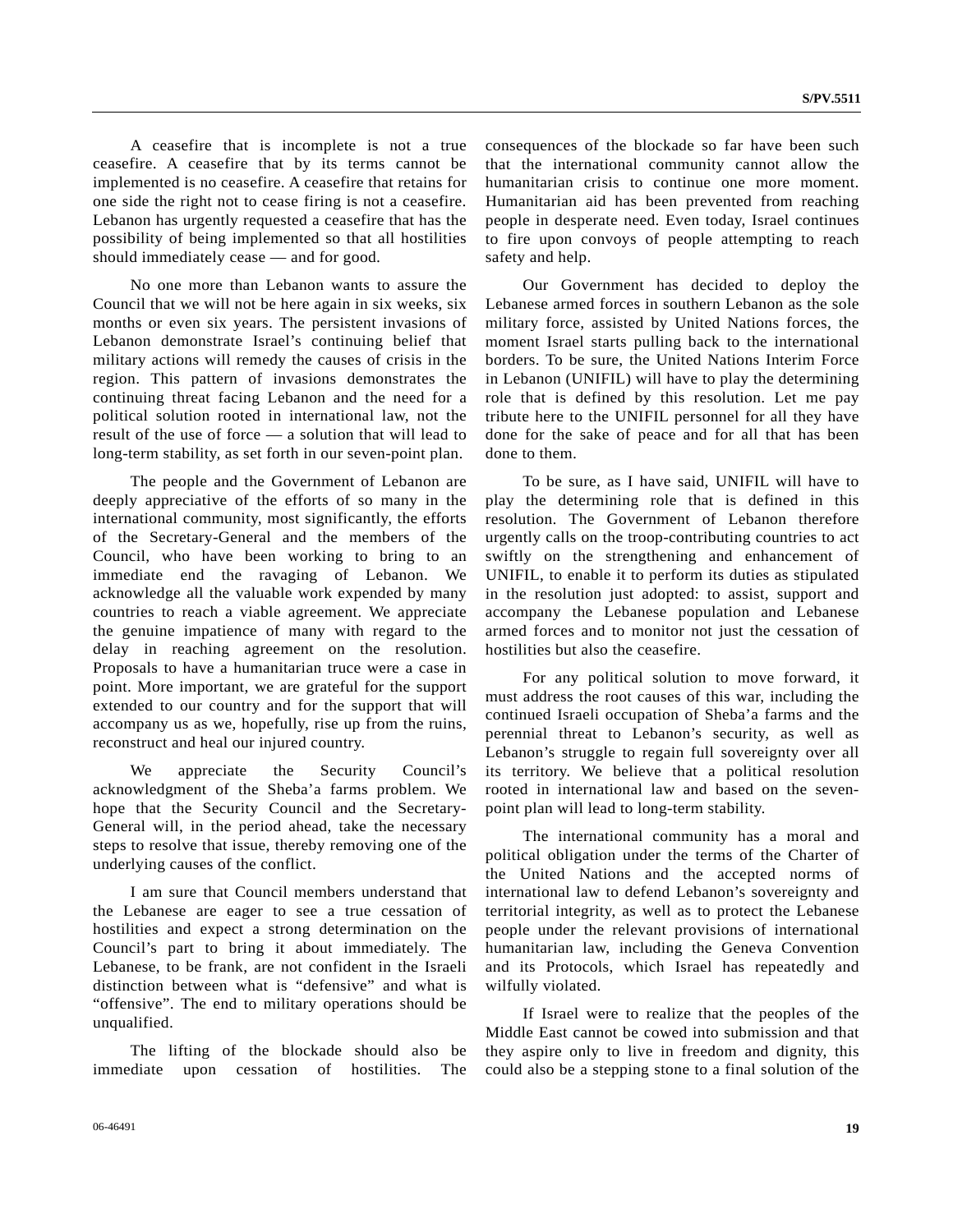wider Arab-Israeli conflict which has plagued our region for 60 years. The 2002 Arab Summit in Beirut, which called for a just, comprehensive and lasting peace based on the principle of land for peace is the way forward. A political solution cannot, however, be implemented as long as Israel continues to occupy Arab land in Lebanon, Palestine and the Syrian Golan Heights and wages war on innocent people.

 The Lebanese Council of Ministers will convene urgently tomorrow to consider this important resolution. We value the attention as well as the decisions of the Security Council, which is entrusted with preserving international security and peace. It is essential that the Security Council act immediately to put an end to the Israeli onslaught on Lebanon.

 For the people of Lebanon today, as they look into the future, the stakes could not be higher. That is also the case, I believe, for the world. Success in bringing peace and stability to Lebanon is a sign of the ability and resolve of the international community to assure the peoples of the world that a just peace can prevail.

**The President**: I now give the floor to the representative of Israel.

**Mr. Gillerman** (Israel): At the outset, I would like to express my appreciation to the Foreign Ministers who have honoured us with their presence here today. I would also like to express my gratitude to all the members of the Security Council for the long hours and hard work they have invested in this endeavour. I would like especially to commend Ambassadors John Bolton and Jean-Marc de La Sablière for their determination and commitment.

 Today, but for the grace of God and the alertness of the British security authorities, we could have been sitting here in the aftermath of a terrorist atrocity greater even than 9/11. The world would have mourned, but in the streets of Tehran, Damascus and parts of Lebanon, there would have been rejoicing, just as there was after 9/11. Mercifully, the plan was foiled. But the threat, and the genocidal ideology that inspired it, remains.

 It is that same genocidal ideology, it is that same fanatical terrorism, that Israel has been confronting in Lebanon for the past month and that the Security Council is asked to address today.

 For the past month, Israel has been confronting this vile phenomenon as it expresses itself in our region. But the threat we have been facing is not limited to our region; it has set its sights on the world at large. The terrorists in our region have a gruesome record of diabolical invention in perpetrating their atrocities, but these heinous innovations have been quick to cross borders and continents. Hostage-taking, suicide-bombings and hijackings know no boundaries, as many States represented at this table, among them Argentina, Britain, Greece, Japan, Qatar, Russia and the United States, know only too well. Not only are the countries of the West their targets, but also the moderate regimes in our region, which offer hope of progress and prosperity and the basic freedoms to which the terrorists are so fundamentally opposed.

 The stakes could not be higher. Yesterday's foiled plot is a wake-up call that the campaign of terror, motivated by fanatical intent and backed by lethal weapons of destruction, is not limited to any region, but threatens the whole world. The tragedy we have seen in our region over the past weeks, it tells us, is but a preview of the coming attraction, produced by Iran, directed by Syria, acted by terrorist groups, soon to be seen in a theatre near you. Whether we will succeed in defeating this threat depends, in large part, on the resolve we demonstrate today.

 It is often said, "Where there's a will, there's a way". But recent years have demonstrated that where there is a way, there is not always a will. The way to avoid the crisis between Israel and Lebanon has been clear: implementation of the unconditional obligations set out in resolutions 1559 (2004) and 1680 (2006), which set out issues for resolution between Lebanon and Syria. The clear path forward required the disarming and disbanding of Hizbollah and other militias, and the exercise by Lebanon, like any sovereign State, of control and authority over all its territory. But the will to implement this way has been lacking, and over the past month the peoples of Israel and Lebanon have paid a heavy price for that inaction.

 In the face of the failure to ensure that the obligations set out in those resolutions were implemented, Israel has had no choice but to do what Lebanon has failed to do. As a result, Hizbollah's lethal capabilities have been dealt a major blow: bases have been dismantled and stockpiles of Iranian missiles have been destroyed. Southern Lebanon has been substantially cleared of the infrastructure of terrorism, and the terrorists and their sponsors have learned that a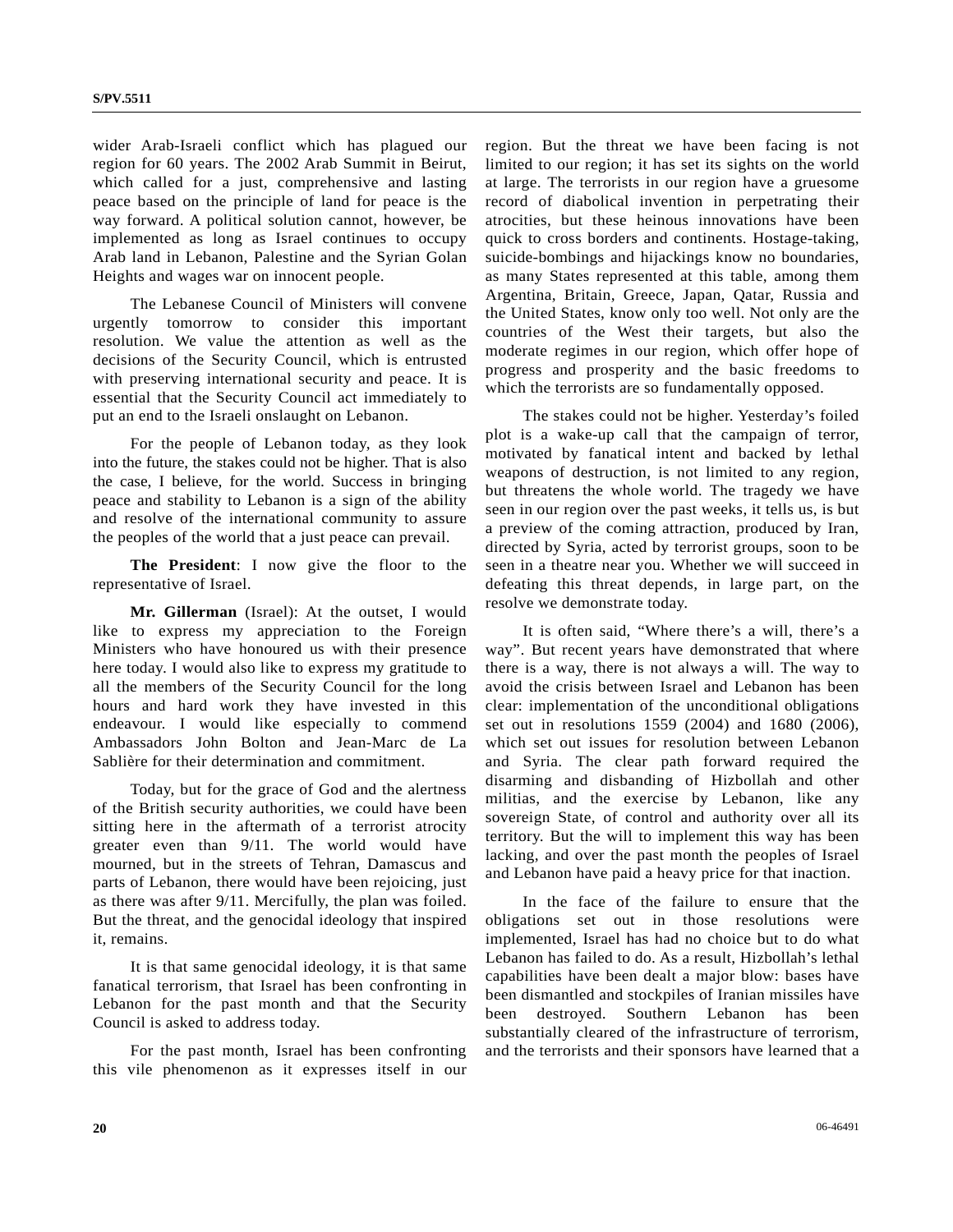campaign of brutal terrorism will meet with the forceful response it deserves.

 But after six years of inaction which has enabled Hizbollah to serve foreign interests and to dig itself deeply into Lebanese soil, there is much yet to be done. Israel, like any State, has the right and the duty to defend its citizens from Hizbollah's unprovoked attacks, to bring its captive soldiers home and to continue its efforts to complete the task of rooting out the terrorists and removing the threat they present to the Israeli and Lebanese peoples. However, Israel is ready to respond to the calls of the Council and to give another chance to the Government of Lebanon and the international community to create a new reality on the ground.

 The responsibility which this resolution places on the international community cannot be overstated. The tragedy of the past month could, and would, have been avoided if the previous resolutions of the Security Council had been heeded and their provisions fully implemented in all their parts. The resolution adopted today is an opportunity to correct the mistakes of the past and to create a genuine new reality in our region. It establishes a binding arms embargo requiring all States to prevent the supply of arms and weapons to militias and terrorists in Lebanon. It provides for a radically different international force with a mandate and the capability to use all necessary means in order to create a new situation in Lebanon in which the borders will be secure, in which Hizbollah will not be rearmed and south Lebanon will be free of armed militias and weapons. It sets out arrangements to ensure that, finally, Lebanese armed forces will deploy throughout Lebanese territory, including along the Blue Line. And it calls for the unconditional release of our boys, Udi Goldwasser and Eldad Regev. I hope that the Security Council will do all it can to make this happen, and I urge the Council to do so.

 But a resolution alone will not do anything; it will do nothing. Unless the tools set out in this resolution are used with resolve and decisiveness, we will be back at this table — if not in a week, then in a month or a year — facing an even greater tragedy. For then, the terrorists, supplied, no doubt, with even more lethal weapons by Iran, will be even further emboldened by yet another demonstration of our lack of commitment and will.

 Today's resolution brings to an end weeks of intensive negotiations. But it is not the end of the task; indeed, it is only the beginning. We need to seize this moment and open a new chapter for the region, a chapter in which moderation is not seen as weakness, and a hand stretched out in peace is not perceived as one raised in surrender.

 The stakes could not be higher for Lebanon and Israel, or for the region as a whole. These last few weeks have given us a chilling glimpse of what our region could be like if Iran were to succeed in achieving its goal of adding weapons of mass destruction to its lethal arsenal. But in two important resolutions adopted by the Council today and last month, Iran has been sent a clear message: it cannot develop weapons to threaten the region on its own territory, and it cannot fight proxy wars on the territory of others.

 President Ahmadinejad of Iran, from whom Hizbollah draws its genocidal ideology, has stated his dogma clearly: "There is nothing more beautiful, holier or more eternal than the death of a martyr". Today more than ever, a united and determined response is required from those who believe that there is nothing more beautiful, holier or more eternal than a child able to grow up living in security and peace.

 I turn once again to my Lebanese colleague and, through him, to the Lebanese people. There is no quarrel between our peoples. We have no greater wish than to live next to a peaceful and prosperous State of Lebanon, exercising its independence and sovereign responsibilities like any other State.

 The choice that faces the people of Lebanon is clear. It is a choice between those who develop agriculture and make deserts bloom and those who turn towns into bases of terror and barren land. It is a choice between those who work to advance medicine and bring health to body and limb and those who manufacture only weapons of destruction to tear limb from body. It is a choice between those who export innovation and technology and those whose only export is terror.

 A few hours ago the sun set on Beirut, and in a few hours' time it will rise over Haifa. This night that bridges those two bleeding cities is the tale of two cities, two peoples and two religions. It will end the Moslem holy day and herald the Jewish sabbath, the holy day of rest and peace. May the sun rise over a new day for both our peoples, a day of peace, tolerance and